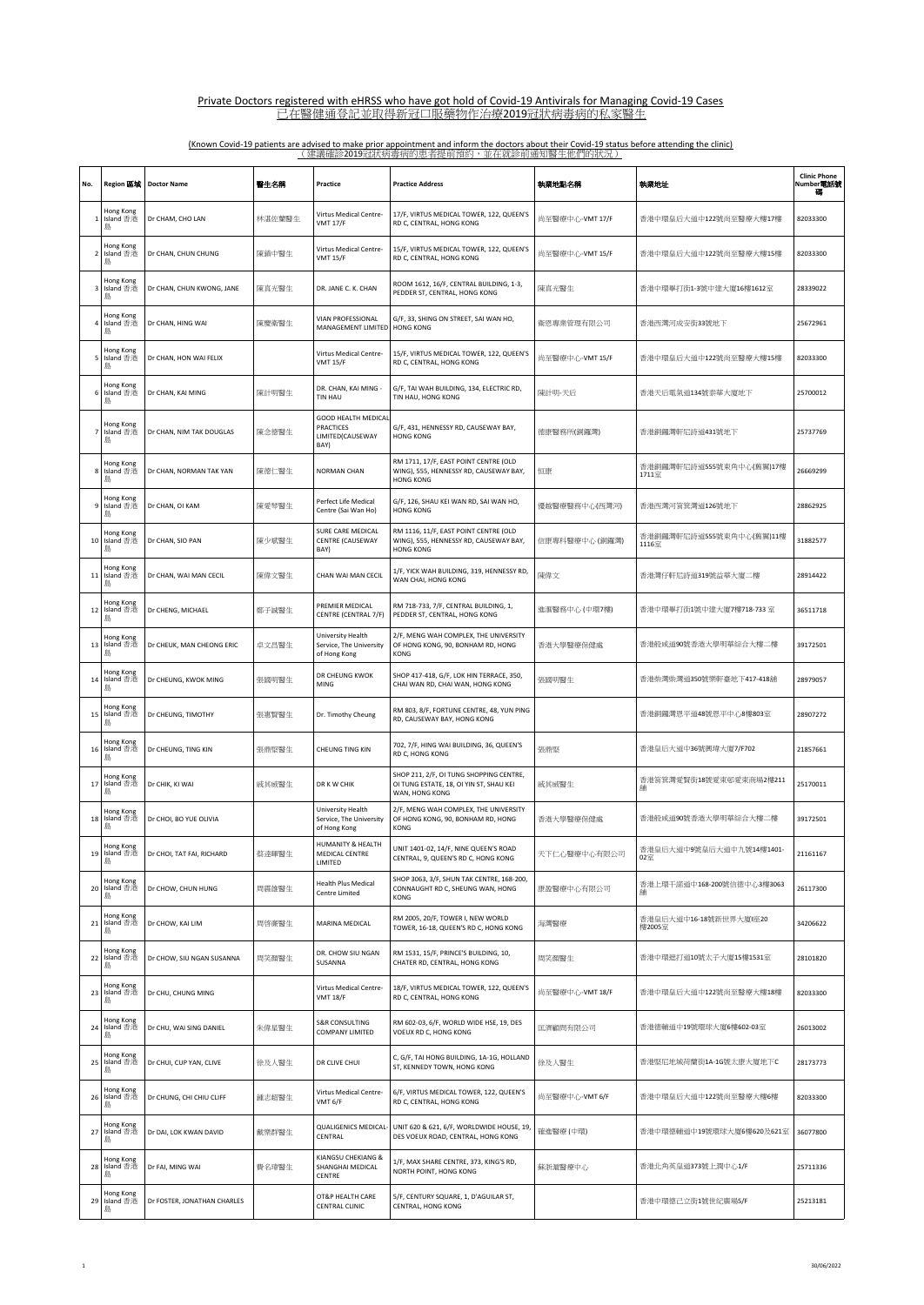| No. | Region 區域                   | <b>Doctor Name</b>           | 警生名稱  | Practice                                                                  | <b>Practice Address</b>                                                                                             | 執業地點名稱                 | 執業地址                                                      | <b>Clinic Phone</b><br>Number電話號 |
|-----|-----------------------------|------------------------------|-------|---------------------------------------------------------------------------|---------------------------------------------------------------------------------------------------------------------|------------------------|-----------------------------------------------------------|----------------------------------|
| 30  | Hong Kong<br>Island 香港<br>島 | Dr FUNG, LEWIS HUNG          | 馮振雄醫生 | Virtus Medical Centre-<br>VMT 9/F                                         | 9/F, VIRTUS MEDICAL TOWER, 122, QUEEN'S<br>RD C, CENTRAL, HONG KONG                                                 | 尚至醫療中心-VMT 9/F         | 香港中環皇后大道中122號尚至醫療大樓9樓                                     | 82033300                         |
| 31  | Hong Kong<br>Island 香港<br>島 | Dr GOH, WINSTON LOUIS        |       | OT&P HEALTH CARE<br>CENTRAL CLINIC                                        | 5/F, CENTURY SQUARE, 1, D'AGUILAR ST,<br>CENTRAL, HONG KONG                                                         |                        | 香港中環德己立街1號世紀廣場5/F                                         | 25213181                         |
| 32  | Hong Kong<br>Island 香港<br>島 | Dr HO, DAVID                 | 何志謙醫生 | HONG KONG ENT &<br><b>SLEEP SURGERY CENTRE</b><br>LIMITED                 | ROOM 707, 7/F, CENTRAL BUILDING, 1,<br>PEDDER ST, CENTRAL, HONG KONG                                                |                        | 香港中環畢打街1號中建大廈7樓707室                                       | 28701880                         |
| 33  | Hong Kong<br>Island 香港<br>島 | Dr HO, HOK KUNG MARCO        | 何學工醫生 | Virtus Medical Centre-<br><b>VMT 18/F</b>                                 | 18/F, VIRTUS MEDICAL TOWER, 122, QUEEN'S<br>RD C, CENTRAL, HONG KONG                                                | 尚至醫療中心-VMT 18/F        | 香港中環皇后大道中122號尚至醫療大樓18樓                                    | 82033300                         |
| 34  | Hong Kong<br>Island 香港<br>島 | Dr HO, SAI FAI VICTOR        | 何世輝醫生 | HO SAI FAI VICTOR                                                         | RM 605, KORNHILL PLAZA - OFFICE TOWER, 1,<br>KORNHILL RD, QUARRY BAY, HONG KONG                                     | 何世輝                    | 香港鰂魚涌康山道1號康怡商業中心605室                                      | 28855681                         |
| 35  | Hong Kong<br>Island 香港<br>島 | Dr HO, SAI WAH DAVID         | 何世華醫生 | DR DAVID HO & ASSO<br>LTD.                                                | RM 3309, 33/F, BANK OF AMERICA TOWER,<br>12, HARCOURT RD, CENTRAL, HONG KONG                                        |                        | 香港中環夏慤道12號美國銀行中心33樓3309室                                  | 25222102                         |
| 36  | Hong Kong<br>Island 香港<br>島 | Dr HO, SHU WAN               | 何書韻醫生 | UMP MEDICAL CENTRE<br>(CENTRAL)                                           | ROOM 1401-3, 14/F, WING ON HSE, 71, DES<br>VOEUX RD C, CENTRAL, HONG KONG                                           | 聯合醫務中心(中環)             | 香港中環德輔道中71號永安集團大廈14樓1401-<br>3室                           | 28401636                         |
| 37  | Hong Kong<br>Island 香港<br>島 | Dr HUI, CHI WANG KENNETH     | 許志宏醫生 | Fairmont Health<br><b>Corporation Limited</b>                             | ROOM 2210, 22/F, BANK OF AMERICA<br>TOWER, 12, HARCOURT RD, CENTRAL, HONG<br>KONG                                   |                        | 香港中環夏慤道12號美國銀行中心22樓2210室                                  | 25237690                         |
| 38  | Hong Kong<br>Island 香港<br>島 | Dr HUI, KIM MING CHRISTOPHER | 許建名醫生 | Dr. Christopher K M Hui                                                   | 16/F, CENTRAL BUILDING, 1-3, PEDDER ST,<br>CENTRAL, HONG KONG                                                       | 許建名                    | 香港中環畢打街3號中建大廈16樓                                          | 26607618                         |
| 39  | Hong Kong<br>Island 香港<br>島 | Dr HUI, KWUN SUE             | 許君恕醫生 | 813 MEDICAL CENTRE                                                        | 16/F, CENTRAL BUILDING, 3, PEDDER ST,<br>CENTRAL, HONG KONG                                                         | 813醫務中心                | 香港中環畢打街3號中建大廈16樓                                          | 25252825                         |
| 40  | Hong Kong<br>Island 香港<br>島 | Dr KAY, FOON LOK             | 紀寬樂醫生 | DR. KAY FOON LOK -<br>LOCKE CARDIAC CENTRE<br><b>ITD</b>                  | RM 303, 3/F, CENTRAL BUILDING, 1-3, PEDDER<br>ST, CENTRAL, HONG KONG                                                | 紀寬樂醫行 - 樂健心臟中心有<br>限公司 | 香港中環畢打街1-3號中建大廈3樓303室                                     | 21511452                         |
| 41  | Hong Kong<br>Island 香港<br>島 | Dr KENNELLY, SOPHIA KWAN MEI | 陳關梅醫生 | REPULSE BAY FAMILY<br>PRACTICE LIMITED                                    | SHOP G201, 1/F, THE REPULSE BAY SHOPPING<br>ARCADE, THE REPULSE BAY, 109, REPULSE BAY<br>RD, REPULSE BAY, HONG KONG |                        | 香港淺水灣淺水灣道109號影灣園THE REPULSE<br>BAY SHOPPING ARCADE1樓G201舖 | 28122677                         |
| 42  | Hong Kong<br>Island 香港<br>島 | Dr KHOO, HONG BOO            | 邱峰富醫生 | DR KHOO & ASSOCIATES<br>LIMITED                                           | RM 402, 4/F, PETER BUILDING, 58, QUEEN'S<br>RD C, HONG KONG                                                         |                        | 香港皇后大道中58號振邦大廈4樓402室                                      | 25221001                         |
| 43  | Hong Kong<br>Island 香港<br>島 | Dr KO, WING HONG             | 高永康醫生 | Standard Medical<br>Associates Limited                                    | SHOP G2, G/F, OLYMPIA PLAZA, 255, KING'S<br>RD, HONG KONG                                                           | 高正醫務中心有限公司             | 香港英皇道255號國都廣場地下G2舖                                        | 28876320                         |
| 44  | Hong Kong<br>Island 香港<br>島 | Dr KOO, YIU FAI DANNY        | 顧耀輝醫生 | - CWB                                                                     | DR SIT MEDICAL CENTRE 22/F, HANG SENG CAUSEWAY BAY BUILDING,<br>28, YEE WO ST, CAUSEWAY BAY, HONG KONG              | 杏林薈醫務中心 - 銅鑼灣          | 香港銅鑼灣怡和街28號恆生銅鑼灣大廈22樓                                     | 28810268                         |
| 45  | Hong Kong<br>Island 香港<br>島 | Dr KWAN, EUGENE YIH CHUEN    |       | EAGLEHIGH<br>MANAGEMENT LIMITED                                           | 3/F, BASKERVILLE HSE, 13, DUDDELL ST,<br>CENTRAL, HONG KONG                                                         |                        | 香港中環都爹利街13號樂成行3樓                                          | 28243632                         |
| 46  | Hong Kong<br>Island 香港<br>島 | Dr KWAN, POK MAN EDWIN       |       | <b>EC Healthcare Medical</b><br>Central (Central)                         | 7/F, FUNG HSE, 19-20, CONNAUGHT RD C,<br>CENTRAL, HONG KONG                                                         | 醫思健康醫療中心(中環)           | 香港中環干諾道中19-20號馮氏大廈7樓                                      | 21528565                         |
| 47  | Hong Kong<br>Island 香港<br>島 | Dr KWOK, PO YIN SAMUEL       | 郭寶賢醫生 | Virtus Medical Centre-<br>VMT 6/F                                         | 6/F, VIRTUS MEDICAL TOWER, 122, QUEEN'S<br>RD C, CENTRAL, HONG KONG                                                 | 尚至醫療中心-VMT 6/F         | 香港中環皇后大道中122號尚至醫療大樓6樓                                     | 82033300                         |
| 48  | Hong Kong<br>Island 香港      | Dr KWOK, YUK LUNG            | 郭旭龍醫生 | DR KWOK YUK LUNG                                                          | RM 1411-13, 14/F, CENTRAL BUILDING, 1-3,<br>PEDDER ST, CENTRAL, HONG KONG                                           | 郭旭龍醫生                  | 香港中環畢打街1-3號中建大廈14樓1411-13室                                | 23271411                         |
| 49  | Hong Kong<br>Island 香港<br>島 | Dr LAM, PUI                  | 林培醫生  | DR. LAM PUI                                                               | SHOP B, G/F, SHUI HING COURT, 175, SHAU<br>KEI WAN MAIN ST E, SHAU KEI WAN, HONG<br>KONG                            | 西醫林培                   | 香港筲箕灣筲箕灣東大街175號瑞興閣地下B舗                                    | 25698333                         |
| 50  | Hong Kong<br>Island 香港<br>島 | Dr LAM, SEE YUI              | 林思睿醫生 | DR. LAM SEE YUI JOSEPI                                                    | RM 2409, 24/F, C C WU BUILDING, 302-308,<br>HENNESSY RD, WAN CHAI, HONG KONG                                        | 林思睿醫生                  | 香港灣仔軒尼詩道302-308號集成中心24樓2409<br>室                          | 25988673                         |
| 51  | Hong Kong<br>Island 香港<br>島 | Dr LAM, TSUN NGAI            | 林俊毅醫生 | SOUTHERN MEDICAL<br>CENTRE                                                | 201, 2/F, GOODVIEW CENTRE, 12, WU PAK ST,<br>ABERDEEN, HONG KONG                                                    | 南區醫務中心                 | 香港香港仔湖北街12號裕景中心2樓201                                      | 25558885                         |
| 52  | Hong Kong<br>Island 香港<br>島 | Dr LAM, TSZ YIU              | 林子耀醫生 | <b>EC Healthcare Medical</b><br>Central (Taikoo Shing)                    | SUIT 01-03, 14/F, CITYPLAZA ONE, TAIKOO<br>SHING, 1111, KING'S RD, TAI KOO, HONG<br>KONG                            | 醫思健康醫療中心(太古城)          | 香港太古英皇道1111號太古城太古城中心一<br>座14樓1401-03室                     | 21528587                         |
| 53  | Hong Kong<br>Island 香港<br>島 | Dr LAM, WING WO              | 林永和醫生 | DR. LAM WING WO'S<br>CLINIC                                               | G/F, KAM FAI BUILDING, 125, BELCHER'S ST,<br>KENNEDY TOWN, HONG KONG                                                | 林永和醫生醫務所               | 香港堅尼地城卑路乍街125號金輝大廈地下                                      | 28173000                         |
| 54  | Hong Kong<br>Island 香港<br>島 | Dr LAM, WING YI              |       | Virtus Medical Centre-<br><b>VMT 17/F</b>                                 | 17/F, VIRTUS MEDICAL TOWER, 122, QUEEN'S<br>RD C, CENTRAL, HONG KONG                                                | 尚至醫療中心-VMT 17/F        | 香港中環皇后大道中122號尚至醫療大樓17樓                                    | 82033300                         |
| 55  | Hong Kong<br>Island 香港<br>島 | Dr LAU, CHUN HUNG GAVIN      |       | DRS ANDERSON &<br>PARTNERS (CENTRAL-<br>ENTERTAINMENT<br>BUILDING)        | 14/F, ENTERTAINMENT BUILDING, 30,<br>QUEEN'S RD C, HONG KONG                                                        | 晏打臣醫生醫務所 (中環-娛樂<br>行)  | 香港皇后大道中30號娛樂行14樓                                          | 26089700                         |
| 56  | Hong Kong<br>Island 香港<br>島 | Dr LAU, CHUN HUNG GAVIN      |       | <b>QUALITY HEALTHCARE</b><br>MEDICAL CENTRE<br>(STANLEY-STANLEY<br>PLAZA) | SHOP 406, 4/F, STANLEY PLAZA, 23, CARMEL<br>RD, STANLEY, HONG KONG                                                  | 卓健醫療中心 (赤柱-赤柱廣場)       | 香港赤柱佳美道23號赤柱廣場4樓406舖                                      | 28122392                         |
| 57  | Hong Kong<br>Island 香港<br>鳥 | Dr LAU, GEORGE               | 廖家傑醫生 | HUMANITY & HEALTH<br>MEDICAL CENTRE<br>LIMITED                            | SUITE 1, 21/F, NINE QUEEN'S ROAD CENTRAL,<br>9, QUEEN'S RD C, HONG KONG                                             | 天下仁心醫療中心有限公司           | 香港皇后大道中9號皇后大道中九號21樓1室                                     | 28613777                         |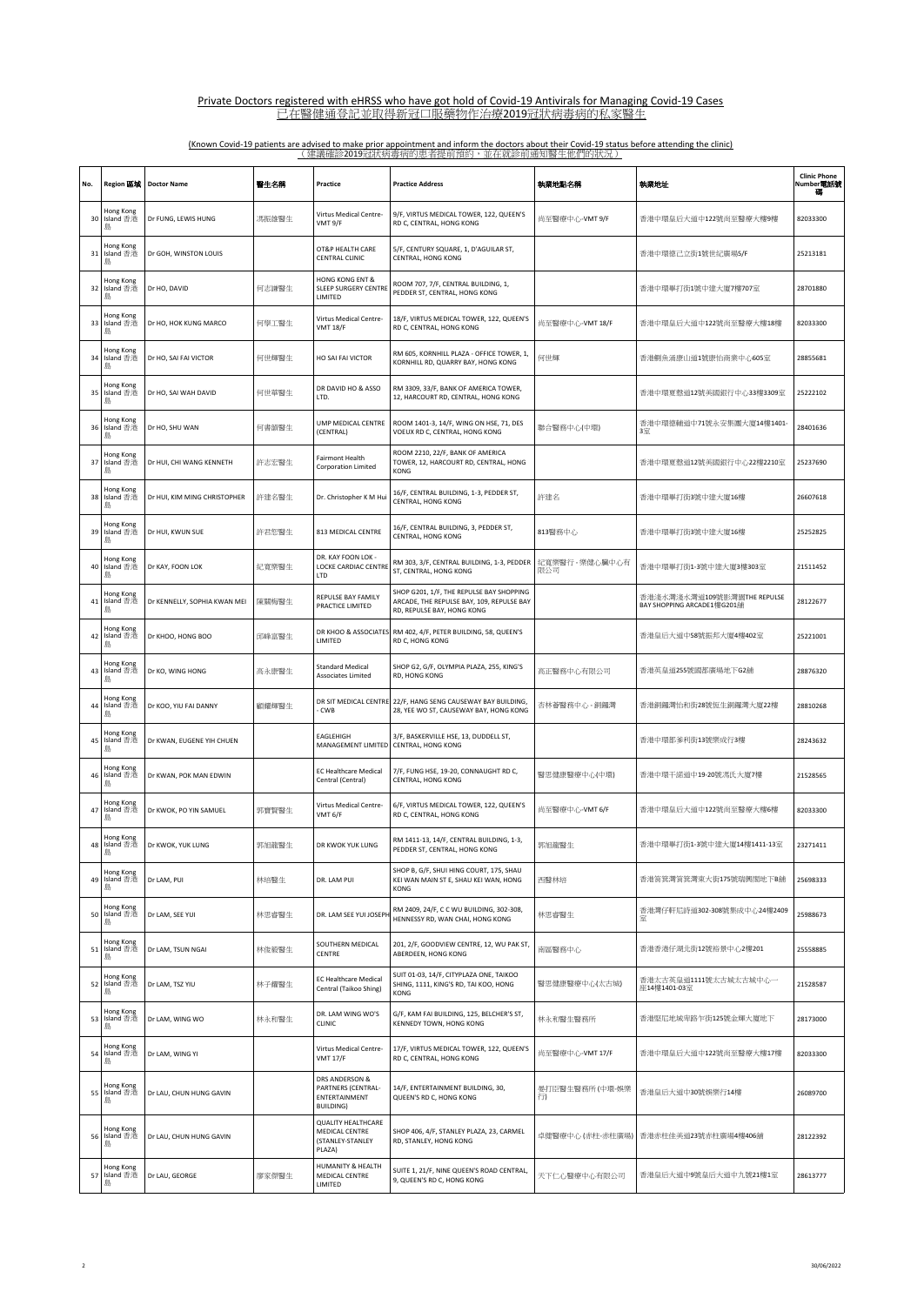| No. | Region 區域                   | <b>Doctor Name</b>          | 醫生名稱   | Practice                                                     | <b>Practice Address</b>                                                                         | 執業地點名稱          | 執業地址                             | <b>Clinic Phone</b><br>Number <b>電話</b> 號 |
|-----|-----------------------------|-----------------------------|--------|--------------------------------------------------------------|-------------------------------------------------------------------------------------------------|-----------------|----------------------------------|-------------------------------------------|
| 58  | Hong Kong<br>Island 香港<br>島 | Dr LAU, YUE YOUNG GEOFFREY  |        | Quality Healthcare<br><b>Chinese Medicine</b><br>(Admiralty) | RM 1605-09, 16/F, TOWER I, ADMIRALTY<br>CENTRE, 18, HARCOURT RD, ADMIRALTY,<br><b>HONG KONG</b> | 卓健中醫醫療中心(金鐘)    | 香港金鐘夏慤道18號海富中心!座16樓1605-09       | 28610333                                  |
| 59  | Hong Kong<br>Island 香港<br>島 | Dr LEE, ANGELA WAI KAY      | 李瑋琪醫生  | The Leah Group Limited                                       | RM 510, 5/F, WING ON HSE, 71, DES VOEUX<br>RD C, CENTRAL, HONG KONG                             | 星願國際控股集團有限公司    | 香港中環德輔道中71號永安集團大廈5樓510室          | 25373928                                  |
| 60  | Hong Kong<br>Island 香港<br>島 | Dr LEE, CHUN HUI            |        | <b>Heal Central Medical</b><br>Limited (Central)             | SUITE 1331, CENTRAL BUILDING, 1-3, PEDDER<br>ST, CENTRAL, HONG KONG                             |                 | 香港中環畢打街1-3號中建大廈1331室             | 35652868                                  |
| 61  | Hong Kong<br>Island 香港<br>島 | Dr LEE, HUEN                | 李煊醫生   | Perfect Life Medical<br>Centre (Shau Kei Wan)                | SHOP 39, G/F, SHOPPING CENTRE, ALDRICH<br>GARDEN, 2, OI LAI ST, SHAU KEI WAN, HONG<br>KONG      | 優越醫療醫務中心(笛箕灣)   | 香港筲箕灣愛禮街2號愛秩序灣愛蝶灣商場地下<br>39鋪     | 31964078                                  |
| 62  | Hong Kong<br>Island 香港<br>島 | Dr LEE, LAI FUN KATHY       | 李麗芬醫生  | DR. K LEE                                                    | RM 1312, 13/F, CENTRAL BUILDING, 1,<br>PEDDER ST, CENTRAL, HONG KONG                            | 李麗芬醫生           | 香港中環畢打街1號中建大廈13樓1312室            | 28100828                                  |
| 63  | Hong Kong<br>Island 香港<br>島 | Dr LEUNG, CHIN WAN, TASMAN  | 梁展雲醫生  | HOSTFIELD MEDICAL<br>CENTRE                                  | SHOP 3, G/F, BO FUNG GARDENS, 1090,<br>KING'S RD, QUARRY BAY, HONG KONG                         | 浩康醫療中心          | 香港鰂魚涌英皇道1090號寶峰園地下3舖             | 25166634                                  |
| 64  | Hong Kong<br>Island 香港<br>島 | Dr LEUNG, WAI MAN           | 梁偉文醫生  | Virtue Management<br>Limited                                 | SHOP 1, G/F, MELODY COURT, 2C, KAM HONG<br>ST, NORTH POINT, HONG KONG                           | 希賢管理有限公司        | 香港北角琴行街2C號愛琴軒地下1舖                | 23241112                                  |
| 65  | Hong Kong<br>Island 香港<br>島 | Dr LI, FU KEUNG FELIX       | 李富强醫生  | RENAL HEALTH LIMITED                                         | SUITE 525, 5/F, CENTRAL BUILDING, 1-3,<br>PEDDER ST, CENTRAL, HONG KONG                         | 腎康有限公司          | 香港中環畢打街1-3號中建大廈5樓525室            | 25267338                                  |
| 66  | Hong Kong<br>Island 香港<br>島 | Dr LI, SHU KIN              | 李樹堅醫生  | PREMIER MEDICAL<br>CENTRE (CENTRAL 7/F)                      | RM 718-733, 7/F, CENTRAL BUILDING, 1,<br>PEDDER ST, CENTRAL, HONG KONG                          | 進滙醫務中心 (中環7樓)   | 香港中環畢打街1號中建大廈7樓718-733室          | 36511718                                  |
| 67  | Hong Kong<br>Island 香港<br>島 | Dr LO WONG, WAN CHING WENDY | 羅黃韻菁醫生 | <b>Checed Family Medicine</b><br><b>Clinic Limited</b>       | 2002, 20/F, EUBANK PLAZA, 9, CHIU LUNG ST,<br>CENTRAL, HONG KONG                                | 承恩家庭醫學診所有限公司    | 香港中環昭隆街9號歐銀中心20/F2002            | 25303800                                  |
| 68  | Hong Kong<br>Island 香港<br>島 | Dr LO, HO YIN               | 盧浩然醫生  | PREMIER MEDICAL<br>CENTRE (CENTRAL 7/F)                      | RM 718-733, 7/F, CENTRAL BUILDING, 1,<br>PEDDER ST, CENTRAL, HONG KONG                          | 進滙醫務中心 (中環7樓)   | 香港中環畢打街1號中建大廈7樓718-733 室         | 36511718                                  |
| 69  | Hong Kong<br>Island 香港<br>島 | Dr LOY, TIEN EN GRACE       |        | University Health<br>Service, The University<br>of Hong Kong | 2/F, MENG WAH COMPLEX, THE UNIVERSITY<br>OF HONG KONG, 90, BONHAM RD, HONG<br>KONG              | 香港大學醫療保健處       | 香港般咸道90號香港大學明華綜合大樓二樓             | 39172501                                  |
| 70  | Hong Kong<br>Island 香港<br>島 | Dr MAK, CHIN SING           | 麥展聲醫生  | <b>MAK CHIN SING</b>                                         | RM A, 3/F, SHINYAM COMMERCIAL BUILDING,<br>163, JOHNSTON RD, WAN CHAI, HONG KONG                | 麥展聲             | 香港灣仔莊士敦道163號勝任商業大廈3樓A室           | 28322119                                  |
| 71  | Hong Kong<br>Island 香港<br>島 | Dr MAK, HON FAI CHRISTOPHER |        | 208 Medical Centre                                           | SHOP 5, G/F, YUE FAI COMMERCIAL CENTRE,<br>208, ABERDEEN MAIN RD, ABERDEEN, HONG<br>KONG        | 208 醫務中心        | 香港香港仔香港仔大道208號裕輝商業中心地下           | 25189000                                  |
| 72  | Hong Kong<br>Island 香港<br>島 | Dr NG, WING FAI BRUCE       | 黃榮輝醫生  | NG WING FAI BRUCE                                            | G/F, CORONET COURT, 7, NORTH POINT RD,<br>NORTH POINT, HONG KONG                                | 黃榮輝             | 香港北角北角道7號皇冠大廈地下                  | 25716611                                  |
| 73  | Hong Kong<br>Island 香港<br>島 | Dr NGAN, HUNG KIN, HENRY    | 顏孔健醫生  | DR HENRY NGAN HUNG<br>KIN                                    | SHOP B2, G/F, TREASURE COURT, 28,<br>BELCHER'S ST, KENNEDY TOWN, HONG KONG                      | 西醫顏孔健           | 香港堅尼地城卑路乍街28號金寶閣地下B2舖            | 28558860                                  |
| 74  | Hong Kong<br>Island 香港<br>島 | Dr OWENS, DAVID EDWARD      | 歐德維醫生  | OT&P HEALTH CARE<br><b>CENTRAL CLINIC</b>                    | 5/F, CENTURY SQUARE, 1, D'AGUILAR ST,<br>CENTRAL, HONG KONG                                     |                 | 香港中環德己立街1號世紀廣場5/F                | 25213181                                  |
| 75  | Hong Kong<br>Island 香港<br>島 | Dr PANG, SIU LEUNG KEVIN    | 彭少良醫生  | HOLICARE FAMILY<br>MEDICINE CENTRE                           | ROOM 902B, 9/F, EURO TRADE CENTRE, 13-<br>14, CONNAUGHT RD C, CENTRAL, HONG KONG                | 愷頤家庭醫學中心        | 香港中環干諾道中13-14號歐陸貿易中心9<br>樓902B室  | 23332287                                  |
| 76  | Hong Kong<br>Island 香港<br>島 | Dr POON, SHUN BONG, ANTHONY | 潘舜邦醫生  | HOLICARE FAMILY<br>MEDICINE CENTRE                           | ROOM 902B, 9/F, EURO TRADE CENTRE, 13-<br>14, CONNAUGHT RD C, CENTRAL, HONG KONG                | 愷頤家庭醫學中心        | 香港中環干諾道中13-14號歐陸貿易中心9<br>樓902B室  | 23332287                                  |
| 77  | Hong Kong<br>Island 香港<br>島 | Dr TAM, YAT CHEUNG ALFRED   | 譚一翔醫生  | Virtus Children at 818<br>Limited                            | RM 811, 8/F, CENTRAL BUILDING, 1, PEDDER<br>ST. CENTRAL. HONG KONG                              |                 | 香港中環畢打街1號中建大廈8樓811室              | 25266332                                  |
| 78  | Hong Kong<br>Island 香港<br>島 | Dr TAM, YICK SIN            |        | Virtus Medical Centre-<br><b>VMT 17/F</b>                    | 17/F. VIRTUS MEDICAL TOWER, 122, QUEEN'S<br>RD C, CENTRAL, HONG KONG                            | 尚至醫療中心-VMT 17/F | 香港中環皇后大道中122號尚至醫療大樓17樓           | 82033300                                  |
| 79  | Hong Kong<br>Island 香港<br>島 | Dr TANG, CHUI WA, AMBER     |        | MARINA MEDICAL                                               | RM 2005, 20/F, TOWER I, NEW WORLD<br>TOWER, 16-18, QUEEN'S RD C, HONG KONG                      | 海灣醫療            | 香港皇后大道中16-18號新世界大廈I座20<br>樓2005室 | 34206622                                  |
| 80  | Hong Kong<br>Island 香港<br>島 | Dr TSE, PEGGY               |        | University Health<br>Service, The University<br>of Hong Kong | 2/F, MENG WAH COMPLEX, THE UNIVERSITY<br>OF HONG KONG, 90, BONHAM RD, HONG<br>KONG              | 香港大學醫療保健處       | 香港般咸道90號香港大學明華綜合大樓二樓             | 39172501                                  |
| 81  | Hong Kong<br>Island 香港<br>島 | Dr TSO, KA HIN KATHLEEN     |        | University Health<br>Service, The University<br>of Hong Kong | 2/F, MENG WAH COMPLEX, THE UNIVERSITY<br>OF HONG KONG, 90, BONHAM RD, HONG<br>KONG              | 香港大學醫療保健處       | 香港般咸道90號香港大學明華綜合大樓二樓             | 39172501                                  |
| 82  | Hong Kong<br>Island 香港<br>島 | Dr TSO, RAYMOND             | 曹忠豪醫生  | <b>GRACEMED LIMITED</b>                                      | ROOM 807, 8/F, MELBOURNE PLAZA, 33,<br>QUEEN'S RD C, CENTRAL, HONG KONG                         | 誠恩醫療有限公司        | 香港中環皇后大道中33號萬邦行8樓807室            | 28699981                                  |
| 83  | Hong Kong<br>Island 香港<br>島 | Dr TSOI, WAI WANG GENE      | 蔡惠宏醫生  | TSOI WAI WANG GENE                                           | RM 1111-1112, 11/F, MELBOURNE PLAZA, 33,<br>QUEEN'S RD C, HONG KONG                             | 蔡惠宏             | 香港皇后大道中33號萬邦行11樓1111-1112室       | 25222881                                  |
| 84  | Hong Kong<br>Island 香港<br>島 | Dr TSUI, HOI YEE            | 徐凱怡醫生  | University Health<br>Service, The University<br>of Hong Kong | 2/F, MENG WAH COMPLEX, THE UNIVERSITY<br>OF HONG KONG, 90, BONHAM RD, HONG<br>KONG              | 香港大學醫療保健處       | 香港般咸道90號香港大學明華綜合大樓二樓             | 39172501                                  |
| 85  | Hong Kong<br>Island 香港<br>島 | Dr TUNG, SIU YING MARGARET  | 董小英醫生  | Your Health Specialists<br><b>Medical Group Limited</b>      | 35 QRC, 35, QUEEN'S ROAD CENTRAL,<br>CENTRAL, HONG KONG                                         | 嘉仁專科醫療集團有限公司    | 香港中環皇后大道中35號35 QRC               | 34279018                                  |
| 86  | Hong Kong<br>Island 香港<br>島 | Dr WANG, KIN FONG TERESA    | 王建芳醫生  | <b>HKMC Integrated</b><br><b>Medical Centre</b>              | 9/F, CENTRAL BUILDING, 1, PEDDER ST, HONG<br>KONG                                               | 中卓醫務綜合專科醫療中心    | 香港畢打街1號中建大廈9樓                    | 22199992                                  |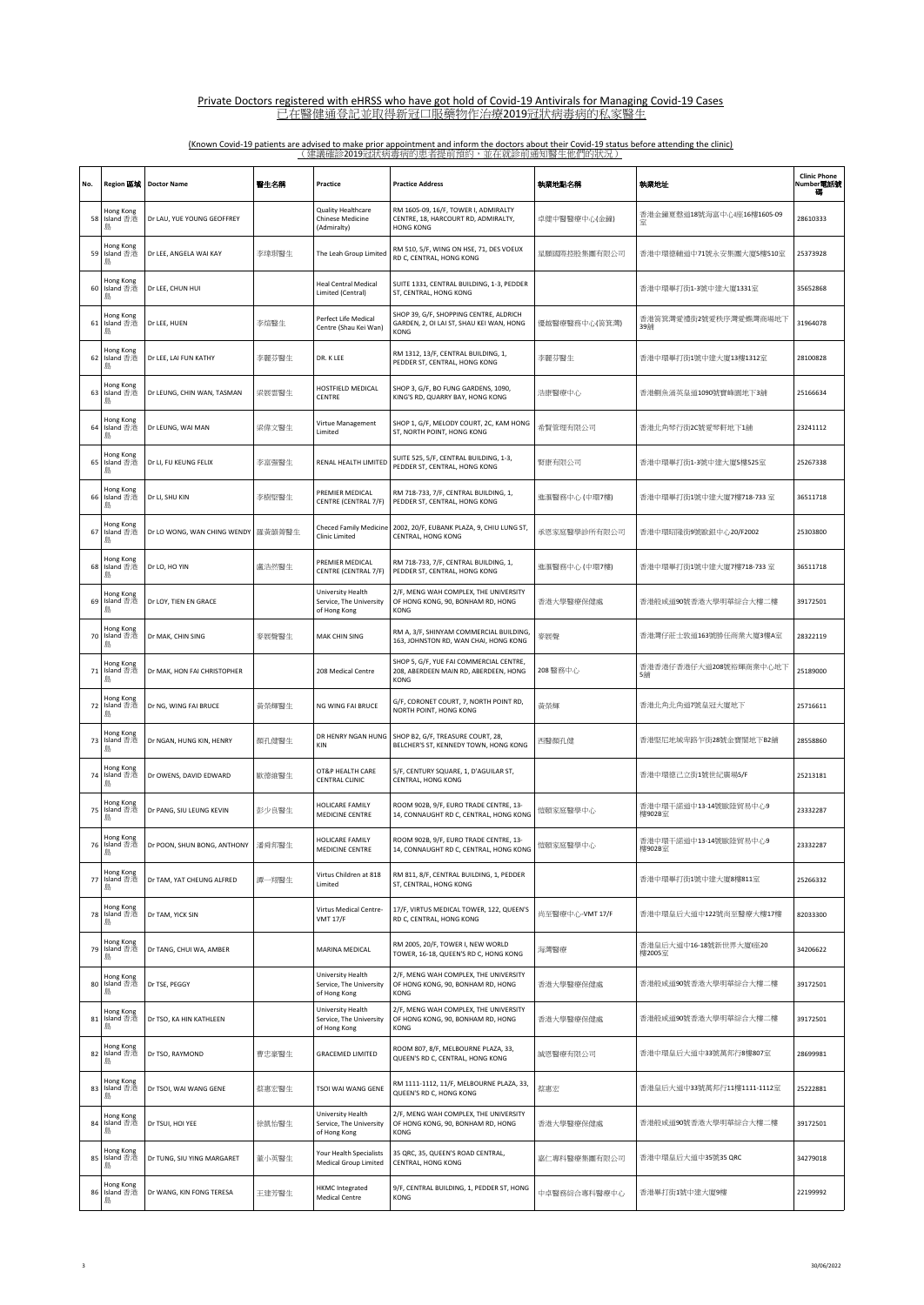| No. | Region 區域                   | <b>Doctor Name</b>        | 醫生名稱  | Practice                                                                                   | <b>Practice Address</b>                                                                        | 執業地點名稱                | 執業地址                             | <b>Clinic Phone</b><br>Number電話號 |
|-----|-----------------------------|---------------------------|-------|--------------------------------------------------------------------------------------------|------------------------------------------------------------------------------------------------|-----------------------|----------------------------------|----------------------------------|
| 87  | Hong Kong<br>Island 香港<br>島 | Dr WONG, CHEUK LIK        |       | <b>QUALIGENICS MEDICAL</b><br>CENTRAL                                                      | UNIT 620 & 621, 6/F, WORLDWIDE HOUSE, 19,<br>DES VOEUX ROAD, CENTRAL, HONG KONG                | 確進醫療 (中環)             | 香港中環德輔道中19號環球大廈6樓620及621室        | 36077800                         |
| 88  | Hong Kong<br>Island 香港<br>島 | Dr WONG, CHIT CHING       | 黃哲貞醫生 | THE CLINIC OF DR.<br>WONG CHIT CHING                                                       | ROOM 524, 5/F, BLK C, METROPOLE BUILDING,<br>416-438, KING'S RD, NORTH POINT, HONG<br>KONG     | 黃哲貞醫生醫務所              | 香港北角英皇道416-438號新都城大廈C座5<br>樓524室 | 25169765                         |
| 89  | Hong Kong<br>Island 香港<br>島 | Dr WONG, GERALD TERENCE   | 王兆鵬醫生 | Kensington Partners<br>Limited                                                             | RM 1002, 10/F, EUBANK PLAZA, 9, CHIU LUNG<br>ST, CENTRAL, HONG KONG                            |                       | 香港中環昭隆街9號歐銀中心10樓1002室            | 28773222                         |
| 90  | Hong Kong<br>Island 香港<br>島 | Dr WONG, KA KI DAVID      | 王家祺醫生 | University Health<br>Service, The University<br>of Hong Kong                               | 2/F. MENG WAH COMPLEX. THE UNIVERSITY<br>OF HONG KONG, 90, BONHAM RD, HONG<br>KONG             | 香港大學醫療保健處             | 香港般咸道90號香港大學明華綜合大樓二樓             | 39172501                         |
| 91  | Hong Kong<br>Island 香港<br>島 | Dr WONG, KEE LAM          | 黃基林醫生 | DR. WONG KEE LAM                                                                           | RM 913, 9/F, MELBOURNE PLAZA, 33,<br>QUEEN'S RD C, CENTRAL, HONG KONG                          | 黃基林醫生                 | 香港中環皇后大道中33號萬邦行9樓913室            | 63681465                         |
| 92  | Hong Kong<br>Island 香港<br>島 | Dr WONG, PING LEUNG       | 王秉亮醫生 | DR. WONG PING LEUNG                                                                        | SHOP 130, 1/F, HING WAH PLAZA, HING WAH<br>(I) ESTATE, 11, WAN TSUI RD, CHAI WAN,<br>HONG KONG | 西醫王秉亮                 | 香港柴灣環翠道11號興華(一)邨興華廣場1<br>樓130舖   | 29760758                         |
| 93  | Hong Kong<br>Island 香港<br>島 | Dr WONG, SAU MAN          | 黃秀雯醫生 | <b>HUMAN</b><br>HEALTH(NORTH POINT)                                                        | WORKSHOP NO.1, G/F, TECHNOLOGY PLAZA,<br>651, KING'S RD, QUARRY BAY, HONG KONG                 | 盈健醫務中心(北角)            | 香港鰂魚涌英皇道651號科匯中心地下1號工作<br>室      | 28110733                         |
| 94  | Hong Kong<br>Island 香港<br>島 | Dr WONG, TIN HAU          | 黃天厚醫生 | MEDAES MEDICAL<br>LIMITED                                                                  | 7/F, KAILEY TOWER, 16, STANLEY ST, CENTRAL<br><b>HONG KONG</b>                                 | 名德醫務有限公司              | 香港中環士丹利街16號騏利大廈7樓                | 25656188                         |
| 95  | Hong Kong<br>Island 香港<br>島 | Dr WONG, TO CHUEN         | 王陶村醫生 | HK & KLN INHABITANTS<br>MAIN ASSOCIATION<br><b>CLINIC</b>                                  | ROOM 6A, 6/F, TOI SHAN CENTRE, 128,<br>JOHNSTON RD, WAN CHAI, HONG KONG                        | 居民診療所                 | 香港灣仔莊士敦道128號台山中心6樓6A室            | 25733955                         |
| 96  | Hong Kong<br>Island 香港<br>鳥 | Dr WONG, WAI YING JEANNIE |       | University Health<br>Service, The University<br>of Hong Kong                               | 2/F, MENG WAH COMPLEX, THE UNIVERSITY<br>OF HONG KONG, 90, BONHAM RD, HONG<br>KONG             | 香港大學醫療保健處             | 香港般咸道90號香港大學明華綜合大樓二樓             | 39172501                         |
| 97  | Hong Kong<br>Island 香港<br>島 | Dr WU, YOUNG YUEN, ADRIAN | 鄔揚源醫生 | Centre for Allergy and<br>Asthma Care Ltd.                                                 | RM 1428, 14/F, PRINCE'S BUILDING, 10,<br>CHATER RD, CENTRAL, HONG KONG                         | 過敏病及哮喘診療中心            | 香港中環遮打道10號太子大廈14樓1428室           | 28180180                         |
| 98  | Hong Kong<br>Island 香港<br>島 | Dr YAN, KAR LUNG KENNETH  | 甄嘉龍醫生 | DR VIO & PARTNERS<br>(CENTRAL)                                                             | UNIT 1006-7, 10/F, WORLD WIDE HSE, 19, DES<br>VOEUX RD C, CENTRAL, HONG KONG                   | 韋予力醫生醫務所 (中環)         | 香港中環德輔道中19號環球大廈10樓1006-7室        | 28902222                         |
| 99  | Hong Kong<br>Island 香港<br>島 | Dr YEUNG, HOI PUN         | 楊海彬醫生 | Dr. Yeung Hoi Pun's<br>Clinic                                                              | G/F, 137, BELCHER'S ST, KENNEDY TOWN,<br><b>HONG KONG</b>                                      | 楊海彬醫生醫務所              | 香港堅尼地城卑路乍街137號地下                 | 28175333                         |
| 100 | Hong Kong<br>Island 香港<br>島 | Dr YIP, WAH YUNG          |       | University Health<br>Service, The University<br>of Hong Kong                               | 2/F, MENG WAH COMPLEX, THE UNIVERSITY<br>OF HONG KONG, 90, BONHAM RD, HONG<br>KONG             | 香港大學醫療保健處             | 香港般咸道90號香港大學明華綜合大樓二樓             | 39172501                         |
| 101 | Hong Kong<br>Island 香港<br>島 | Dr YIP, WAI CHEONG        | 葉惠昌醫生 | YIP WAI CHEONG                                                                             | RM 1906, 19/F, CRAWFORD HOUSE, 70,<br>QUEEN'S RD C, CENTRAL, HONG KONG                         | 葉惠昌                   | 香港中環皇后大道中70號卡佛大廈19樓1906室         | 28063272                         |
| 102 | Hong Kong<br>Island 香港<br>島 | Dr YU, ANDREW             | 余若星醫生 | DR ANDREW YU                                                                               | ROOM 1801, MCDONALD'S BUILDING, 48, YEE<br>WO ST, CAUSEWAY BAY, HONG KONG                      | 余若星醫生                 | 香港銅鑼灣怡和街48號麥當勞大廈1801室            | 25777884                         |
| 103 | Hong Kong<br>Island 香港<br>島 | Dr YU, WAI NAM            | 余偉南醫生 | Perfect Care Consultant<br>Company                                                         | SHOP A71, G/F, TAI ON BUILDING, 57-87,<br>SHAU KEI WAN RD, SAI WAN HO, HONG KONG               | 康盈顧問公司                | 香港西灣河筲箕灣道57-87號太安樓地下A71舖         | 28862080                         |
| 104 | Hong Kong<br>Island 香港<br>島 | Dr YUEN, CHING YAN        | 袁靜茵醫生 | C Y MEDICAL CENTRE<br><b>COMPANY LIMITED</b>                                               | NO.4, G/F, YEN PO COURT, 74-82, WHARF RD,<br>NORTH POINT, HONG KONG                            | 臻悅醫務中心有限公司            | 香港北角和富道74-82號仁寶閣地下4室             | 23336230                         |
| 105 | Kowloon 九                   | Dr AU, KA KUI             | 區家駒醫生 | DR AU KA KUI (YUE<br>MAN MANSION)                                                          | FLAT E-F, 5/F, YUE MAN MANSION, 15, HONG<br>NING RD, KWUN TONG, KOWLOON                        | 區家駒醫生醫務所(裕民大廈)        | 九龍觀塘康寧道15號裕民大廈五樓E-F室             | 23048199                         |
| 106 | Kowloon 九<br>龍              | Dr CHAI, MEI YU CLAIRE    | 齊美宇醫生 | <b>QUALITY HEALTHCARE</b><br>MEDICAL CENTRE (TSIM<br>SHA TSUI-HONG KONG<br>PACIFIC CENTRE) | RM 608-613, 6/F, HK PACIFIC CENTRE, 28,<br>HANKOW RD, TSIM SHA TSUI, KOWLOON                   | 卓健醫療中心 (尖沙咀-亞太中<br>心  | 九龍尖沙咀漢口道28號亞太中心6樓608-613室        | 23673011                         |
| 107 | Kowloon 九<br>龍              | Dr CHAN, CHI PUN          | 陳智彬醫生 | THE ENDOCRINE &<br><b>DIABETES CLINIC</b><br>LIMITED                                       | RM 912, 9/F, HK PACIFIC CENTRE, 28,<br>HANKOW RD, TSIM SHA TSUI, KOWLOON                       | 内分泌及糖尿醫務所有限公司         | 九龍尖沙咀漢口道28號亞太中心9樓912室            | 37977233                         |
| 108 | Kowloon 九<br>龍              | Dr CHAN, CHUNG YUK ALVIN  | 陳鍾煜醫生 | <b>FAMILY HEALTH</b><br>MEDICAL CENTRE                                                     | SHOP 30, G/F, WANG KWONG BUILDING, 33,<br>NGAU TAU KOK RD, KWUN TONG, KOWLOON                  | 家康醫務中心                | 九龍觀塘牛頭角道33號宏光樓地下30舖              | 27553355                         |
| 109 | Kowloon 九<br>瀧              | Dr CHAN, FONG YEUNG       | 陳方揚醫生 | <b>GLORY CROWN</b><br>MEDICAL COMPANY<br>LIMITED                                           | RM 1007, 10/F, ALBION PLAZA, 2-6,<br>GRANVILLE RD, TSIM SHA TSUI, KOWLOON                      | 榮光醫務中心有限公司            | 九龍尖沙咀加連威老道2-6號愛賓商業大廈10樓<br>1007室 | 36193075                         |
| 110 | Kowloon 九<br>龍              | Dr CHAN, HUNG TAK         | 陳鴻德醫生 | MEDIC COMPANION<br>MANAGEMENT<br>LIMITED(ELITECARE<br>MEDICAL CENTRE)                      | G/F, 25, FIFE ST, MONG KOK, KOWLOON                                                            | 文傑明德管理有限公司(宏康醫<br>務中心 | 九龍旺角快富街25號地下                     | 23932633                         |
| 111 | Kowloon 九<br>龍              | Dr CHAN, KIN LING         | 陳健靈醫生 | <b>QUALITY HEALTHCARE</b><br>MEDICAL CENTRE<br>(KOWLOON BAY-<br><b>TELFORD GARDENS)</b>    | G/F, BLK I, TELFORD GARDENS, 33, WAI YIP ST,<br>KOWLOON BAY, KOWLOON                           | 卓健醫療中心(九龍灣-德福花<br>園   | 九龍九龍灣偉業街33號德福花園I座G/F             | 27500782                         |
| 112 | Kowloon 九<br>瀧              | Dr CHAN, KOON HUNG        | 陳冠鴻醫生 | FAITH AND HOPE<br>MEDICAL CENTRE                                                           | ROOM 112, 1/F, CHEUNG SHA WAN PLAZA,<br>833, CHEUNG SHA WAN RD, LAI CHI KOK,<br><b>KOWLOON</b> | 信望醫務中心                | 九龍荔枝角長沙灣道833號長沙灣廣場1樓112室         | 21483335                         |
| 113 | Kowloon 九<br>龍              | Dr CHAN, KWAN YEE KATY    | 陳君怡醫生 | JOCKEY CLUB WO LOK<br>COMMUNITY HEALTH<br>CENTRE                                           | UNIT 26-33, G/F, KUI ON HOUSE, WO LOK<br>ESTATE, KWUN TONG, KOWLOON                            | 賽馬會和樂社區健康中心           | 九龍觀塘和樂邨居安樓地下26-33室               | 23443444                         |
| 114 | Kowloon 九<br>龍              | Dr CHAN, SIU YIN          | 陳筱燕醫生 | DR. CHAN HON HOI                                                                           | SHOP 3, G/F, TIEN HUNG BUILDING, 37, MA<br>TAU KOK RD, TO KWA WAN, KOWLOON                     | 陳漢海醫生                 | 九龍土瓜灣馬頭角道37號天虹樓地下3舖              | 27116615                         |
| 115 | Kowloon 九<br>瀧              | Dr CHAN, YAT FAI          | 陳日暉醫生 | <b>SOLACE &amp; FAITH</b><br>MEDICAL SERVICES<br>LIMITED                                   | SHOP 7, G/F, YEN YIN BUILDING, 7-10, FERRY<br>ST, YAU MA TEI, KOWLOON                          | 仁徽醫療服務有限公司            | 九龍油麻地渡船街7號仁賢大廈地下7號               | 36116037                         |
| 116 | Kowloon 九                   | Dr CHENG, CHUNG LIANG     | 鄭忠良醫生 | DR CHENG CHUNG<br>LIANG                                                                    | RM A, 4/F, FOOK TAI BUILDING, 24-26, SOY ST,<br>MONG KOK, KOWLOON                              | 鄭忠良醫生                 | 九龍旺角豉油街24-26號福泰大廈4樓A室            | 23889362                         |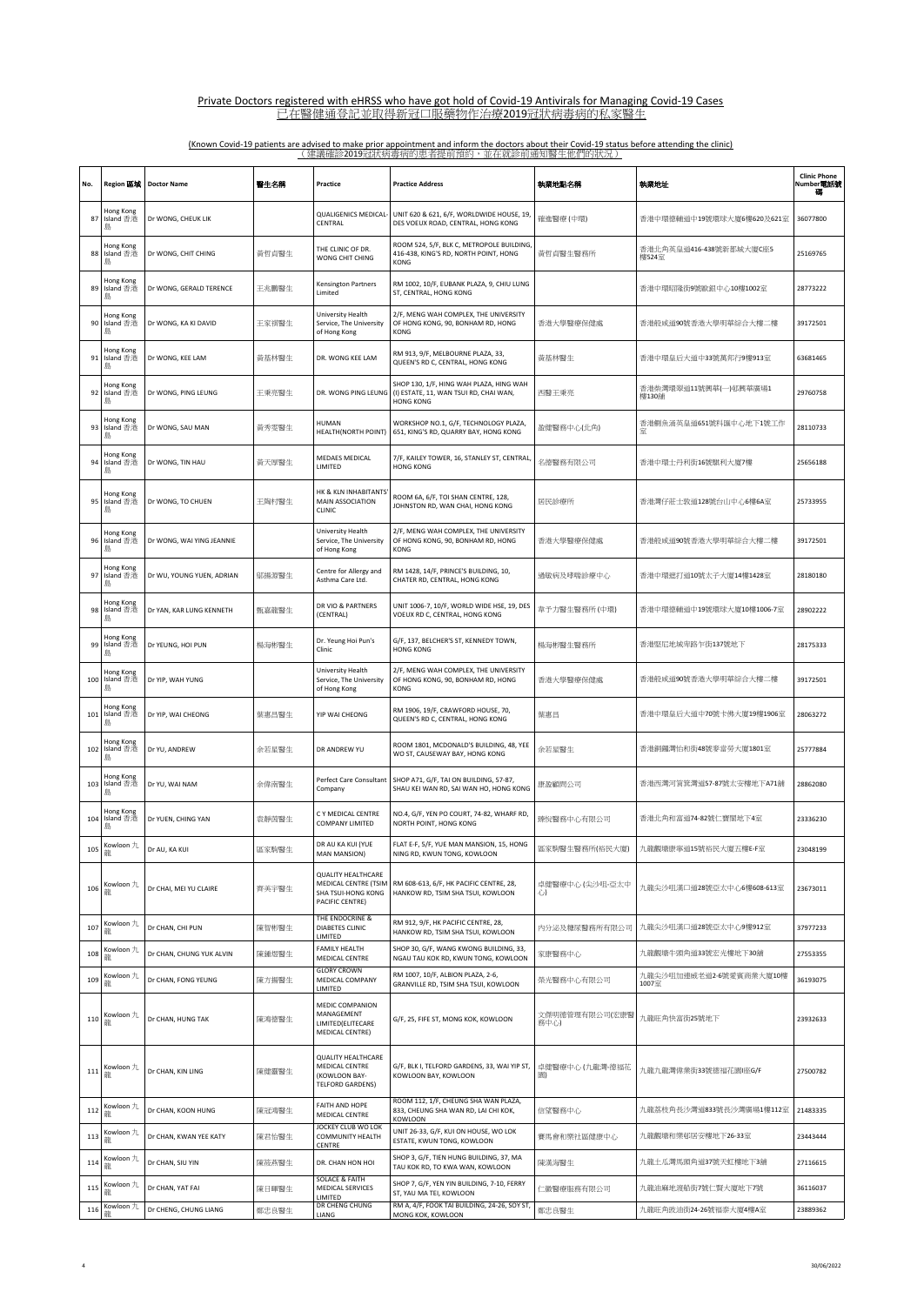| No. | Region 區域           | <b>Doctor Name</b>          | 警生名稱  | Practice                                                                                                      | <b>Practice Address</b>                                                                             | 執業地點名稱                | 執業地址                                  | <b>Clinic Phone</b><br>Number電話號 |
|-----|---------------------|-----------------------------|-------|---------------------------------------------------------------------------------------------------------------|-----------------------------------------------------------------------------------------------------|-----------------------|---------------------------------------|----------------------------------|
| 117 | Kowloon 九<br>龍      | Dr CHEUNG, KEVIN MAN KEI    | 張文基醫生 | <b>OUALITY HEALTHCARE</b><br>MEDICAL CENTRE<br>(KOWLOON BAY-<br><b>TELFORD GARDENS)</b>                       | G/F, BLK I, TELFORD GARDENS, 33, WAI YIP ST,<br>KOWLOON BAY, KOWLOON                                | 卓健醫療中心 (九龍灣-德福花<br>園) | 九龍九龍灣偉業街33號德福花園I座G/F                  | 27500782                         |
| 118 | Kowloon 九<br>瀧      | Dr CHEUNG, MAN TAT          | 張文達醫生 | DR. CHEUNG MAN TAT                                                                                            | RM 1406, 14/F, HANG SHING BUILDING, 363,<br>NATHAN RD, KOWLOON                                      | 張文達醫生                 | 九龍彌敦道363號恒成大廈14樓1406室                 | 27806222                         |
| 119 | Kowloon 九           | Dr CHEUNG, YAN YEE CHRISTIE | 張昕怡醫生 | <b>Emmanuel Medical</b><br>Mission                                                                            | 1/F, 40, SHING TAK ST, KOWLOON CITY,<br>KOWLOON                                                     | 靈光醫務所                 | 九龍九龍城盛德街40號1樓                         | 27110324                         |
| 120 | Kowloon 九<br>瀧      | Dr CHIU, KUN MING           | 趙根銘醫生 | DOCTOR CHIU KUN<br>MING                                                                                       | RM 1220, 12/F, ARGYLE CENTRE PHASE 1, 688,<br>NATHAN RD, MONG KOK, KOWLOON                          | 趙根銘醫生                 | 九龍旺角彌敦道688號旺角中心第一座12樓1220<br>冪        | 26488386                         |
| 121 | Kowloon 九           | Dr CHIU, MING CHEE          | 趙明智醫生 | PRO-CARE SPECIALIST                                                                                           | ROOM 307, 3/F, HK PACIFIC CENTRE, 28,                                                               | 心滙專科中心307             | 九龍尖沙咀漢口道28號亞太中心3樓307室                 | 23896888                         |
| 122 | 龍<br>Kowloon 九      | Dr CHOI, WING KIN           | 蔡永健醫生 | CENTRE 307<br><b>GRACE FAMILY</b>                                                                             | HANKOW RD, TSIM SHA TSUI, KOWLOON<br>SHOP 102B, INFINITY EIGHT, 8, CLEAR WATER                      | 樂恩家庭醫學診所              | 九龍清水灣道8號匯八坊商場102B鋪                    | 23293969                         |
| 123 | Kowloon 九<br>龍      | Dr CHONG, WING NUEN         |       | MEDICINE CLINIC<br><b>QUALITY HEALTHCARE</b><br>MEDICAL CENTRE (TSIM<br>SHA TSUI-HONG KONG<br>PACIFIC CENTRE) | BAY RD, KOWLOON<br>RM 608-613, 6/F, HK PACIFIC CENTRE, 28,<br>HANKOW RD, TSIM SHA TSUI, KOWLOON     | 卓健醫療中心(尖沙咀-亞太中<br>心   | 九龍尖沙咀漢口道28號亞太中心6樓608-613室             | 23673011                         |
| 124 | Kowloon 九<br>瀧      | Dr CHOW, CHUN HUNG          | 周震雄醫生 | ETHICS MEDICAL<br>CENTRE LIMITED                                                                              | SUITE 1304-05, 1314-15, OCEAN CENTRE,<br>HARBOUR CITY, 5, CANTON RD, TSIM SHA<br>TSUI, KOWLOON      | 德仁醫務中心有限公司            | 九龍尖沙咀廣東道5號海港城海洋中心1304-05,<br>1314-15室 | 21552211                         |
| 125 | Kowloon 九<br>龍      | Dr CHU, GARY                | 朱嘉理醫生 | CHC GROUP MEDICAL<br>PRACTICE (TSIM SHA<br>TSUI)                                                              | 14/F, ASHLEY NINE, 9-11, ASHLEY RD, TSIM<br>SHA TSUI, KOWLOON                                       | 聯保醫務所(尖沙咀)            | 九龍尖沙咀亞士厘道9-11號順豐大廈14樓                 | 23940118                         |
| 126 | Kowloon 九<br>瀧      | Dr CHUNG, HO FAI            | 鍾皓暉醫生 | Asia Pacific Health<br><b>Specialist Consultancy</b><br>Limited                                               | ROOM 701-702, 7/F, HANG SENG<br>TSIMSHATSUI BUILDING, 18, CARNARVON RD,<br>TSIM SHA TSUI, KOWLOON   | 亞太專科醫療顧問有限公司          | 九龍尖沙咀加拿分道18號恒生尖沙咀大廈7<br>樓701-702室     | 27876138                         |
| 127 | Kowloon 九<br>龍      | Dr CHUNG, SHIU SHEK         | 鍾少石醫生 | MEDSAFE                                                                                                       | RM 2026, 20/F, ARGYLE CENTRE PHASE 1, 688,<br>NATHAN RD, MONG KOK, KOWLOON                          | 倡健醫療                  | 九龍旺角彌敦道688號旺角中心第一座20樓2026             | 31608865                         |
| 128 | Kowloon 九<br>酯      | Dr DAI, LOK KWAN DAVID      | 戴樂群醫生 | QUALIGENICS MEDICAL-<br>MK                                                                                    | SUITE1-6, 54/F, LANGHAM PLACE OFFICE<br>TOWER, MONG KOK, KOWLOON                                    | 確進醫療 (旺角)             | 九龍旺角朗豪坊辦公大樓54樓SUITE1-6                | 28686020                         |
| 129 | Kowloon 九           | Dr FOK, WAI MING JOSHUA     | 霍偉明醫生 | H Zentre                                                                                                      | 11/F, H ZENTRE, 15, MIDDLE ROAD, TSIM SHA<br>TSUI, KOWLOON                                          |                       | 九龍尖沙咀中間道15號H ZENTRE11樓                | 36912000                         |
| 130 | Kowloon 九<br>龍      | Dr FU, SIU FUNG             | 傅兆鳳醫生 | <b>BRADBURY KWONG TIN</b><br>COMMUNITY HEALTH<br>CENTRE                                                       | SHOP 203, 2/F, KWONG TIN SHOPPING<br>CENTRE, KWONG TIN ESTATE, 168, PIK WAN<br>RD, LAM TIN, KOWLOON | 白普理廣田社區健康中心           | 九龍藍田碧雲道168號廣田邨廣田商場2樓203舖              | 23403022                         |
| 131 | Kowloon 九<br>瀧      | Dr HO, CHUNG PING           | 何仲平醫生 | DR HO CHUNG PING                                                                                              | RM 804, 8/F, CHAMPION BUILDING, 301,<br>NATHAN RD, YAU MA TEI, KOWLOON                              | 何仲平醫生                 | 九龍油麻地彌敦道301號嘉賓商業大廈8樓804室              | 27711366                         |
| 132 | Kowloon 九<br>罷      | Dr HO, YUK HAI              | 何旭熙醫生 | DR HO YUK HAI                                                                                                 | RM 608, 6/F, CHAMPION BUILDING, 301-309,<br>NATHAN RD, KOWLOON                                      | 何旭熙醫生                 | 九龍彌敦道301-309號嘉賓商業大廈6樓608室             | 27715050                         |
| 133 | Kowloon 九<br>龍      | Dr HSU, YAU QUE             | 徐幼葵醫生 | Hsu Yau Que                                                                                                   | RM 802, 8/F, ARGYLE CENTRE PHASE 1, 688,<br>NATHAN RD, MONG KOK, KOWLOON                            | 徐幼葵                   | 九龍旺角彌敦道688號旺角中心第一座8樓802室              | 23692607                         |
| 134 | Kowloon 九<br>瀧      | Dr HUNG, CHEUNG TSUI        | 洪長錐醫生 | DR. HUNG CHEUNG TSU                                                                                           | 601-605, 6/F, H ZENTRE, 15, MIDDLE RD, TSIM<br>SHA TSUI, KOWLOON                                    | 洪長錐醫生                 | 九龍尖沙咀中間道15號H ZENTRE6樓601-605室         | 23978280                         |
| 135 | Kowloon 九<br>龍      | Dr IP, CHOI SANG            | 葉材生醫生 | Medika Healthcare<br>Group Limited                                                                            | ROOM 1005, 10/F, ALBION PLAZA, 2-6,<br>GRANVILLE RD, TSIM SHA TSUI, KOWLOON                         | 康廸嘉醫療集團有限公司           | 九龍尖沙咀加連威老道2-6號愛賓商業大廈10樓<br>1005室      | 28386668                         |
| 136 | Kowloon 九<br>龍      | Dr KO, CHI MAN              | 高志文醫生 | <b>ESSENTIAL HEALTH</b><br><b>FAMILY CLINIC</b><br>(BANYAN MALL)                                              | SHOP 4A, G/F, BANYAN MALL, BANYAN<br>GARDEN, 863, LAI CHI KOK RD, CHEUNG SHA<br>WAN, KOWLOON        | 卓高家庭醫務所 (泓景匯)         | 九龍長沙灣荔枝角道863號泓景臺泓景匯地下4A<br>舖          | 31658660                         |
| 137 | Kowloon 九<br>瀧      | Dr KONG, YIM FAI, ALBERT    | 江炎輝醫生 | HEALTH WISE MEDICAL<br><b>GROUP LIMITED</b>                                                                   | SHOP B-1, G/F, MEI FOO SUN CHUEN STAGE V,<br>6, NASSAU ST, MEI FOO, KOWLOON                         | 康威醫健集團有限公司            | 九龍美孚蘭秀道6號美孚新邨第五期地下B-1鋪                | 27432332                         |
| 138 | Kowloon 九           | Dr KWAN, KA MEI BETTY       | 關嘉美醫生 | DR KWAN KA MEI BETT'                                                                                          | SHOP 3, G/F, WEALTH COMMERCIAL CENTRE,<br>48, KWONG WA ST, MONG KOK, KOWLOON                        | 西醫關嘉美                 | 九龍旺角廣華街48號廣發商業中心地下3舖                  | 27703883                         |
| 139 | Kowloon 九<br>龍      | Dr KWOK, CHI MING           | 郭志明醫生 | MEDIC COMPANION<br>MANAGEMENT<br>LIMITED(ELITECARE<br>MEDICAL CENTRE)                                         | G/F, 25, FIFE ST, MONG KOK, KOWLOON                                                                 | 栗明德管埋有限公司(宏康醫<br>務中心) | 九龍旺角快富街25號地下                          | 23932633                         |
| 140 | Kowloon 九<br>瀧      | Dr LAM, CHUK SAU LETTY      | 林竹修醫生 | UMP MEDICAL CENTRE<br>(OLYMPIC)                                                                               | SHOP 2, 1/F, SKYWAY HOUSE, 3, SHAM MONG<br>RD, TAI KOK TSUI, KOWLOON                                | 聯合醫務中心(與運)            | 九龍大角咀深旺道3號嘉運大廈1樓2舖                    | 27404319                         |
| 141 | Kowloon 九<br>龍      | Dr LAM, HIU TAN             | 林曉丹醫生 | THE ASSEMBLIES OF<br>GOD MEDICAL CLINIC                                                                       | UNIT 11&12, G/F, SUET FUNG HOUSE, FUNG<br>TAK ESTATE, 111, FUNG TAK RD, DIAMOND<br>HILL, KOWLOON    | 香港神召會診療所              | 九龍鑽石山鳳德道111號鳳德邨雪鳳樓地<br>下11&12室        | 23209323                         |
| 142 | Kowloon 九<br>瀧      | Dr LAM, WAI CHI, ROCKY      | 林威智醫生 | Diocesan Medical Centre                                                                                       | UNIT 1111, 11/F, HK PACIFIC CENTRE, 28,<br>HANKOW RD, KOWLOON                                       | 萃智醫療中心                | 九龍漢口道28號亞太中心11樓1111室                  | 29601111                         |
| 143 | Kowloon 九<br>龍      | Dr LAU, CHU LEUK            | 劉柱略醫生 | Love & Gift Medical<br>Center Limited                                                                         | ROOM 1123, OFFICE TOWER ONE, GRAND<br>PLAZA, 639, NATHAN RD, MONG KOK,<br><b>KOWLOON</b>            | 愛恩醫療有限公司              | 九龍旺角彌敦道639號雅蘭中心1期1123室                | 22074098                         |
| 144 | Kowloon $\eta$<br>꼶 | Dr LAU, KIN WAI             | 劉健偉醫生 | HUMAN HEALTH(HIP<br>WO STREET)                                                                                | SHOP NO.4, G/F, HIP WO HOUSE, 149, HIP WO<br>ST, KOWLOON                                            | 盈健醫務中心(協和街)           | 九龍協和街149號協和大廈地下4號舖                    | 23899660                         |
| 145 | Kowloon 九<br>龍      | Dr LAU, TIN KAY PETER       | 劉天驥醫生 | SINCERUS HEALTH<br>SOLUTIONS LIMITED                                                                          | ROOM 1005, 10/F, HANG SENG TSIMSHATSUI<br>BUILDING, 18, CARNARVON RD, TSIM SHA<br>TSUI, KOWLOON     | 心誠健康策動有限公司            | 九龍尖沙咀加拿分道18號恒生尖沙咀大廈10<br>樓1005室       | 23671005                         |
| 146 | Kowloon 九<br>瀧      | Dr LAU, WING SEE            | 劉穎思醫生 | JOCKEY CLUB WO LOK<br>COMMUNITY HEALTH<br>CENTRE                                                              | UNIT 26-33, G/F, KUI ON HOUSE, WO LOK<br>ESTATE, KWUN TONG, KOWLOON                                 | 賽馬會和樂社區健康中心           | 九龍觀塘和樂邨居安樓地下26-33室                    | 23443444                         |
| 147 | Kowloon 九           | Dr LEE, WING MEI, WINNIE    | 李穎媚醫生 | DR. LEE WING MEI<br>WINNIE                                                                                    | G/F, 258, CASTLE PEAK RD, CHEUNG SHA WAN<br>KOWLOON                                                 | 西醫李穎媚                 | 九龍長沙灣青山道258號地下                        | 27291738                         |
| 148 | Kowloon 九<br>龗      | Dr LEUNG, KIN KAY           | 梁健基醫生 | DR. LEUNG KIN KAY                                                                                             | G/F, GLORYDAYS BUILDING, 4, WAI ON ST, TAI<br>KOK TSUI, KOWLOON                                     | 西醫梁健基                 | 九龍大角咀惠安街4號一盛大廈地下                      | 23938066                         |
| 149 | Kowloon 九<br>龍      | Dr LEUNG, KWAN WAI AMAS     | 梁均瑋醫生 | UMP MEDICAL CENTRE<br>(KOWLOON BAY)                                                                           | SHOP F, G/F, TAK BO GARDEN, 3, NGAU TAU<br>KOK RD, KOWLOON                                          | 聯合醫務中心(九龍灣)           | 九龍牛頭角道3號得寶花園地下F舗                      | 27519339                         |
| 150 | Kowloon 九<br>龍      | Dr LEUNG, SHU PIU           | 梁樹標醫生 | Leung Shu Piu                                                                                                 | SHOP 11, G/F, UNITED BUILDING, 1-7, WU<br>KWONG ST, HUNG HOM, KOWLOON                               | 梁樹標                   | 九龍紅磡湖光街1-7號聯成大廈地下11舖                  | 29542661                         |
| 151 | Kowloon 九<br>龍      | Dr LEUNG, WING HONG         | 梁永康醫生 | <b>QUALITY HEALTHCARE</b><br>MEDICAL CENTRE (TSIM<br>SHA TSUI-HONG KONG<br>PACIFIC CENTRE)                    | RM 608-613, 6/F, HK PACIFIC CENTRE, 28,<br>HANKOW RD, TSIM SHA TSUI, KOWLOON                        | 卓健醫療中心 (尖沙咀-亞太中<br>心  | 九龍尖沙咀漢口道28號亞太中心6樓608-613室             | 23673011                         |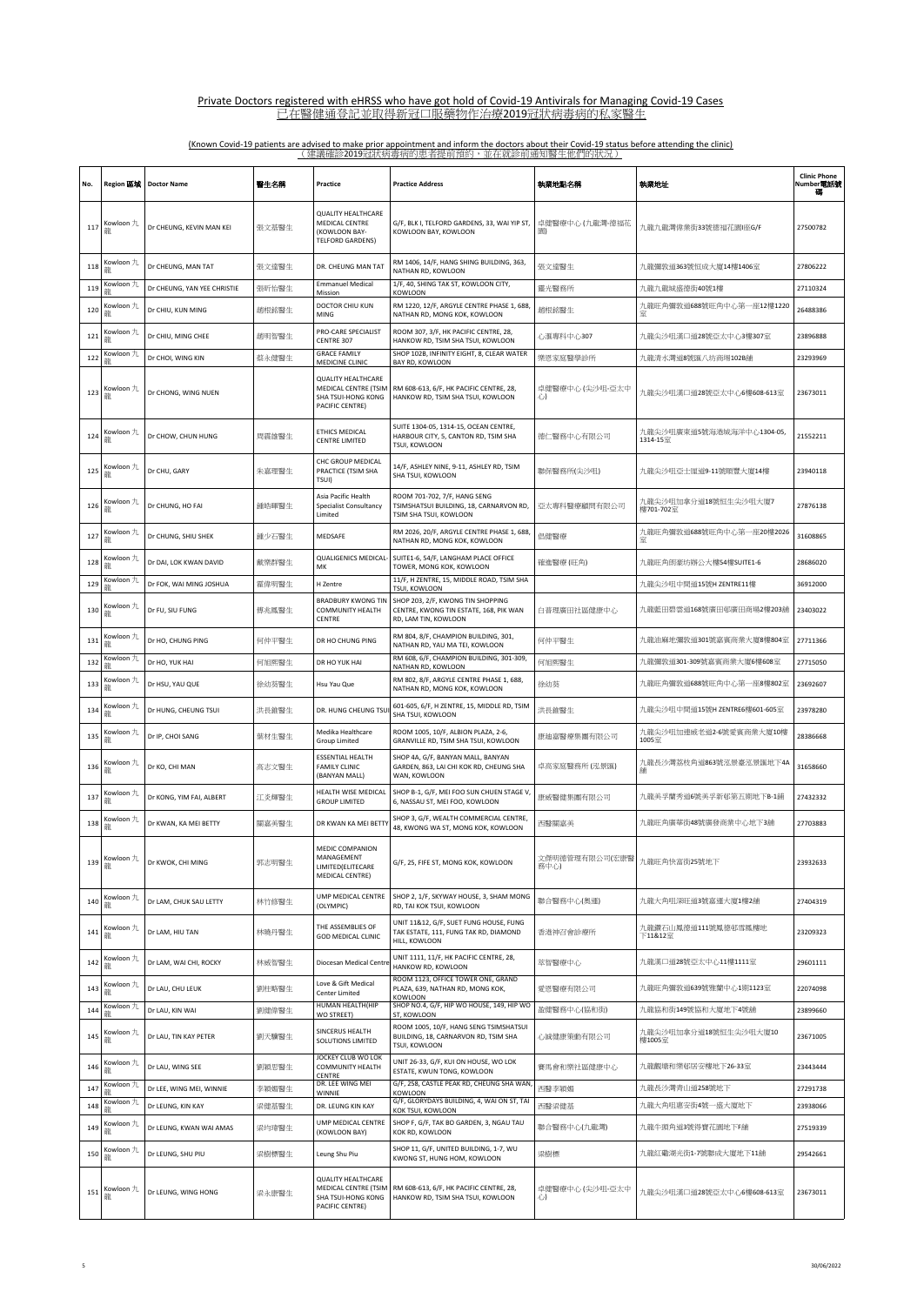| No. | Region 區域       | <b>Doctor Name</b>               | 醫生名稱  | Practice                                                                                   | <b>Practice Address</b>                                                                     | 執業地點名稱               | 執業地址                               | <b>Clinic Phone</b><br>Number電話號<br>碼 |
|-----|-----------------|----------------------------------|-------|--------------------------------------------------------------------------------------------|---------------------------------------------------------------------------------------------|----------------------|------------------------------------|---------------------------------------|
| 152 | Kowloon 九       | Dr LI, FAN LAN FLORENCE VIRGINIA | 李芬蘭醫生 | Al Medical (MK54F)                                                                         | 54/F, LANGHAM PLACE, 8, ARGYLE ST, MONG<br>KOK, KOWLOON                                     | 智健康(MK54)            | 九龍旺角亞皆老街8號朗豪坊54樓                   | 21565862                              |
| 153 | Kowloon 九<br>龍  | Dr LI, HO LUN TERRANCE           | 李可倫醫生 | PRO-CARE SPECIALIST<br>CENTRE 307                                                          | ROOM 307, 3/F, HK PACIFIC CENTRE, 28,<br>HANKOW RD, TSIM SHA TSUI, KOWLOON                  | 心滙專科中心307            | 九龍尖沙咀漢口道28號亞太中心3樓307室              | 23896888                              |
| 154 | Kowloon 九<br>瀧  | Dr LI, SHUN CHEONG               | 李信昌醫生 | DR LI MEDICAL CENTRE<br>(CHOI HUNG)                                                        | UNIT 10, G/F, KAM PIK HOUSE, CHOI HUNG<br>ESTATE, 8, LUK LAU AVE, KOWLOON                   | 李信昌醫生醫務中心 (彩虹)       | 九龍綠柳路8號彩虹邨金碧樓地下10舖                 | 27161888                              |
| 155 | Kowloon 九<br>瀧  | Dr LI, SHUN CHEONG               | 李信昌醫生 | PRO HEALTH<br>POLYCLINIC                                                                   | ROOM 1001, 10/F, ENTREPOT CENTRE, 117,<br>HOW MING ST, KOWLOON                              | 保康醫療中心               | 九龍巧明街117號港貿中心10樓1001室              | 23476888                              |
| 156 | Kowloon 九<br>瀧  | Dr LI, TREVOR CHURK FAI          | 李卓暉醫生 | UROLOGY DIAGNOASTIC<br>AND SURGERY CENTRE<br>LIMITED                                       | RM 1510A, 15/F, ARGYLE CENTRE PHASE 1,<br>688, NATHAN RD, MONG KOK, KOWLOON                 | 泌尿檢測手術中心有限公司         | 九龍旺角彌敦道688號旺角中心第一座15<br>樓1510A室    | 21518071                              |
| 157 | Kowloon 九       | Dr LO, MAN WAI                   | 盧文偉醫生 | LO MAN WAI                                                                                 | 19/F, SINO CHEER PLAZA, 23, JORDAN RD,<br>JORDAN, KOWLOON                                   | 盧文偉                  | 九龍佐敦佐敦道23號新寶廣場19樓                  | 27303371                              |
| 158 | Kowloon 九<br>龍  | Dr LOO, CHING KONG               | 陸正綱醫生 | PRIMORDIAL SPECIALIST<br><b>CLINIC</b>                                                     | RM 1721, 17/F, ARGYLE CENTRE PHASE 1, 688,<br>NATHAN RD, MONG KOK, KOWLOON                  | 原心專科診所               | 九龍旺角彌敦道688號旺角中心第一座17樓1721<br>室     | 26339563                              |
| 159 | Kowloon 九<br>龍  | Dr MAK, CHI KEUNG                | 麥志強醫生 | DR MAK CHI KEUNG                                                                           | 18/F, GOLDEN DRAGON CENTRE, 38-40,<br>CAMERON RD, TSIM SHA TSUI, KOWLOON                    | 麥志強醫生                | 九龍尖沙咀金馬倫道38-40號金龍中心18樓             | 29150555                              |
| 160 | Kowloon 九<br>瀧  | Dr MOK, YUEN FAN JENNIFER        | 莫苑芬醫生 | KINDNESS FAMILY<br>MEDICINE CLINIC<br>LIMITED                                              | G/F, CHUNG NAM MANSION, 76, MA TAU<br>CHUNG RD, TO KWA WAN, KOWLOON                         | 善樂家庭醫學診所有限公司         | 九龍土瓜灣馬頭涌道76號中南大廈地下                 | 34819282                              |
| 161 | Kowloon 九<br>NE | Dr NG, TSZ CHUNG                 | 伍子聰醫生 | ASIA PRIORITY MEDICAL<br>LIMITED                                                           | SHOP 7, G/F, FRIENDS' HOUSE, 6E,<br>CARNARVON RD, TSIM SHA TSUI, KOWLOON                    | 優榮醫療有限公司             | 九龍尖沙咀加拿分道6E號集友大廈地下7號               | 26689269                              |
| 162 | Kowloon 九<br>龍  | Dr NGAI, CHI FUNG                | 魏志峯醫生 | THE BETHESDA MEDICAL<br>SPECIALISTS LIMITED                                                | UNIT 901-902, 9/F, HK PACIFIC CENTRE, 28,<br>HANKOW RD, TSIM SHA TSUI, KOWLOON              | 仁樂醫療專科有限公司           | 九龍尖沙咀漢口道28號亞太中心9樓901-902室          | 28577388                              |
| 163 | Kowloon 九<br>龍  | Dr OTREMBA, FRANCIS MARTIN       |       | DR VIO & PARTNERS<br>(TSIM SHA TSUI)                                                       | 11/F, KAI SENG COMMERCIAL CENTRE, 4-6,<br>HANKOW RD, TSIM SHA TSUI, KOWLOON                 | 韋予力醫生醫務所 (尖沙咀)       | 九龍尖沙咀漢口道4-6號騏生商業中心11樓              | 23693329                              |
| 164 | Kowloon 九<br>瀧  | Dr SHEA, TAT MING                | 佘達明醫生 | <b>Elite Specialist Medical</b><br>Centre Limited - Tsim<br>Sha Tsui                       | UNIT 805, 8/F, HK PACIFIC CENTRE, 28,<br>HANKOW RD, TSIM SHA TSUI, KOWLOON                  | 優健內科醫療中心有限公司-尖<br>沙咀 | 九龍尖沙咀漢口道28號亞太中心8樓805室              | 25223233                              |
| 165 | Kowloon 九       | Dr SHUM, KAI MING                | 岑鍇明醫生 | 519 Medical Centre                                                                         | G/F, 519, NATHAN RD, YAU MA TEI,<br><b>KOWLOON</b>                                          | 519醫療中心              | 九龍油麻地彌敦道519號地下                     | 37956738                              |
| 166 | Kowloon 九       | Dr SHWE, TUN LAWRENCE            | 黃清泉醫生 | DR SHWE TUN                                                                                | 1/F, B, 140, NGA TSIN WAI, KOWLOON                                                          | 黃清泉                  | 九龍衙前圍140號B1/F                      | 23825577                              |
| 167 | Kowloon 九<br>龍  | Dr SIU, MAN                      | 萧敏醫生  | <b>True Health Medical</b><br>Centre                                                       | ROOM 1103, 11/F, 168, SAI YEUNG CHOI<br>STREET, MONG KOK, KOWLOON                           | 康富綜合醫療中心             | 九龍旺角西洋菜街168號11樓1103室               | 34282338                              |
| 168 | Kowloon 九<br>龍  | Dr SO, YAT TUNG                  | 蘇日東醫生 | KENTA CLINIC LIMITED                                                                       | SHOP 1B, G/F, SITE 12, WHAMPOA GARDEN, 3,<br>TAK HONG ST, HUNG HOM, KOWLOON                 | 健太診療所有限公司            | 九龍紅磡德康街3號黃埔花園12期地下1B舖              | 21528579                              |
| 169 | Kowloon 九<br>酯  | Dr SUNG, WAI WA                  | 宋衛華醫生 | SUNG WAI WA                                                                                | SHOP 31, G/F, KAM PIK HOUSE, CHOI HUNG<br>ESTATE, 8, LUK LAU AVE, CHOI HUNG,<br>KOWLOON     | 宋衛華                  | 九龍彩虹綠柳路8號彩虹邨金碧樓地下31舖               | 27529113                              |
| 170 | Kowloon 九       | Dr TAM, TAK LAP DEREK            |       | H Zentre                                                                                   | 11/F, H ZENTRE, 15, MIDDLE ROAD, TSIM SHA<br>TSUI, KOWLOON                                  |                      | 九龍尖沙咀中間道15號H ZENTRE11樓             | 36912000                              |
| 171 | Kowloon 九<br>龍  | Dr TANG, CHEONG YU               | 鄧昌宇醫生 | HONG KONG PACIFIC<br>CANCER CENTRE<br>LIMITED                                              | UNIT 1013, 10/F, HK PACIFIC CENTRE, 28,<br>HANKOW RD, TSIM SHA TSUI, KOWLOON                | 亞太綜合腫瘤中心             | 九龍尖沙咀漢口道28號亞太中心10樓1013室            | 25221113                              |
| 172 | Kowloon 九<br>龍  | Dr TANG, CHUN MING               |       | <b>QUALITY HEALTHCARE</b><br>MEDICAL CENTRE (TSIM<br>SHA TSUI-HONG KONG<br>PACIFIC CENTRE) | RM 608-613, 6/F, HK PACIFIC CENTRE, 28,<br>HANKOW RD, TSIM SHA TSUI, KOWLOON                | 卓健醫療中心 (尖沙咀-亞太中<br>心 | 九龍尖沙咀漢口道28號亞太中心6樓608-613室          | 23673011                              |
| 173 | Kowloon 九<br>龍  | Dr TANG, FAI YU                  | 鄧輝宇醫生 | PROHEALTH MEDICAL<br><b>GROUP LIMITED</b>                                                  | SHOP 105A, LEVEL 1, LIBERTE PLACE, LIBERTE,<br>833, LAI CHI KOK RD, LAI CHI KOK, KOWLOON    | 宏健醫療集團有限公司           | 九龍荔枝角荔枝角道833號昇悅居昇悅商場1<br>樓105A鋪    | 31651460                              |
| 174 | Kowloon 九<br>瀧  | Dr TANG, MAN CHUN                | 鄧文俊醫生 | <b>Scott Medical Service</b>                                                               | SHOP 3136, 3/F, LOK FU PLAZA, LOK FU<br>ESTATE, 198, JUNCTION RD, LOK FU,<br><b>KOWLOON</b> |                      | 九龍樂富聯合道198號樂富邨樂富廣場3樓3136           | 23388081                              |
|     | Kowloon 九<br>龍  | Dr TONG, CHEUK MAN               | 唐卓敏醫生 | FAITH HEALTH MEDICAL<br>LIMITED                                                            | UNIT 109, 1/F, H ZENTRE, 15, MIDDLE ROAD,<br>TSIM SHA TSUI, KOWLOON                         | 全民醫療有限公司             | 九龍尖沙咀中間道15號H ZENTRE1樓109室          | 26180289                              |
| 176 | Kowloon 九       | Dr TSANG, KAY YAN                | 曾祈殷醫生 | DR JOSEPH TSANG<br>MEDICAL CLINIC                                                          | RM 927, 9/F, ONE GRAND TOWER, 639,<br>NATHAN RD, MONG KOK, KOWLOON                          | 曾祈殷醫生醫務所             | 九龍旺角彌敦道639號雅蘭中心1期9樓927室            | 27161515                              |
| 177 | Kowloon 九<br>龍  | Dr TSE, CHIT MING                | 謝哲明醫生 | <b>FAMCARE MEDICAL</b><br>PRACTICE (TST)                                                   | SHOP 1A, 1/F, HARBOUR CRYSTAL CENTRE,<br>100, GRANVILLE RD, TSIM SHA TSUI,<br>KOWLOON       | 啟心醫務中心(尖沙咀)          | 九龍尖沙咀加連威老道100號港晶中心1/F1A鋪           | 27233387                              |
| 178 | Kowloon 九<br>龍  | Dr TSE, YIN FUNG                 | 謝彥丰醫生 | <b>FAITHFUL FAMILY</b><br>MEDICINE CENTRE                                                  | SHOP B1, G/F, WHAMPOA ESTATE, 36, TAK<br>MAN ST, HUNG HOM, KOWLOON                          | 誠信家庭醫學中心             | 九龍紅磡德民街36號黃埔新邨地下B1舖                | 27745670                              |
| 179 | Kowloon 九<br>瀧  | Dr TSE, YUET FU VICTOR           | 謝悅夫醫生 | ALPHA MEDICAL<br>CENTRE LIMITED                                                            | RM 707, 7/F, GRAND CENTRE, 8, HUMPHREYS<br>AVE, TSIM SHA TSUI, KOWLOON                      | 凱亞醫務中心有限公司           | 九龍尖沙咀堪富利士道8號格蘭中心7樓707室             | 21800880                              |
| 180 | Kowloon 九       | Dr WANG, KWAN LING JULIE         |       | H Zentre                                                                                   | 11/F, H ZENTRE, 15, MIDDLE ROAD, TSIM SHA<br>TSUI, KOWLOON                                  |                      | 九龍尖沙咀中間道15號HZENTRE11樓              | 36912000                              |
| 181 | Kowloon 九<br>瀧  | Dr WONG, CHEUK LIK               |       | QUALIGENICS MEDICAL-<br>MK                                                                 | SUITE1-6, 54/F, LANGHAM PLACE OFFICE<br>TOWER, MONG KOK, KOWLOON                            | 確進醫療 (旺角)            | 九龍旺角朗豪坊辦公大樓54樓SUITE1-6             | 28686020                              |
| 182 | Kowloon 九<br>瀧  | Dr WONG, CHI YAN                 | 王志欣醫生 | <b>GOWELL MEDICAL</b><br>LIMITED                                                           | ROOM1104, 11/F, CHAMPION BUILDING, 301-<br>309, NATHAN RD, YAU MA TEI, KOWLOON              | 金井醫務有限公司             | 九龍油麻地彌敦道301-309號嘉賓商業大廈11樓<br>1104室 | 28136199                              |
| 183 | Kowloon 九<br>龍  | Dr WONG, CHUNG HIN WILLY         | 黃宗顯醫生 | DR WONG CHUNG HIN<br>WILLY                                                                 | UNIT A, 18/F, LOKVILLE COMMERCIAL<br>BUILDING, 27, LOCK RD, KOWLOON                         | 黃宗顯醫生                | 九龍樂道27號樂輝商業大廈18樓A室                 | 37096034                              |
| 184 | Kowloon 九<br>酯  | Dr WONG, KWOK TIN MARTIN         | 黃國田醫生 | DR. MARTIN WONG &<br><b>ASSOCIATES</b>                                                     | SUITE 1204-06, HANG SHING BUILDING, 363,<br>NATHAN RD, KOWLOON                              | 黃國田醫生醫務所             | 九龍彌敦道363號恒成大廈1204-06室              | 98893223                              |
| 185 | Kowloon 九<br>龍  | Dr WONG, LAI SAN                 |       | UNION HEALTHCHECK<br><b>CENTRE (H ZENTRE)</b>                                              | 9/F, H ZENTRE, 15, MIDDLE ROAD, TSIM SHA<br>TSUI, KOWLOON                                   | 仁安體檢中心               | 九龍尖沙咀中間道15號H ZENTRE9樓              | 26822313                              |
| 186 | Kowloon 九<br>NE | Dr WONG, MAN LOK EDMOND          | 黃民樂醫生 | DR WONG MAN LOK<br>COMPANY LIMITED                                                         | ROOM 1301, 13/F, 26, NATHAN ROAD, TSIM<br>SHA TSUI, KOWLOON                                 | 樂・心臟中心               | 九龍尖沙咀彌敦道26號13樓1301室                | 27882222                              |
| 187 | Kowloon 九<br>瀧  | Dr WONG, PO KIN                  | 王寶見醫生 | <b>Actin Limited</b>                                                                       | SHOP 20, G/F, HOI FU SHOPPING CENTRE, HOI<br>FU COURT, 2, HOI TING RD, MONG KOK,<br>KOWLOON | 大仁有限公司               | 九龍旺角海庭道2號海富苑海富商場地下20舖              | 98395353                              |
| 188 | Kowloon 九<br>龍  | Dr WONG, QUEENY                  | 黃愛雯醫生 | Pacificheck Company<br>Limited                                                             | 19/F, 26 NATHAN ROAD, 26, NATHAN ROAD,<br>TSIM SHA TSUI, KOWLOON                            | 醫薈體檢坊有限公司            | 九龍尖沙咀彌敦道26號彌敦道26號19樓               | 23660328                              |
| 189 | Kowloon 九       | Dr WONG, SHEH WAI                | 王錫偉醫生 | Kai Hong Medical<br>Services Limited                                                       | 30A, G/F, TAK MAN BUILDING, TAK MAN ST,<br>HUNG HOM, KOWLOON                                | 啟康醫療服務有限公司           | 九龍紅磡德民街德民大廈地下30A                   | 23635677                              |
| 190 | Kowloon 九<br>瀧  | Dr WONG, SHELL FEAN              | 王紹宏醫生 | FEMINA HEALTHCARE<br>LIMITED                                                               | ROOM 704-707, 7/F, GRAND CENTRE, 8,<br>HUMPHREYS AVE, TSIM SHA TSUI, KOWLOON                | 婦健有限公司               | 九龍尖沙咀堪富利士道8號格蘭中心7樓704-707<br>窰     | 23682333                              |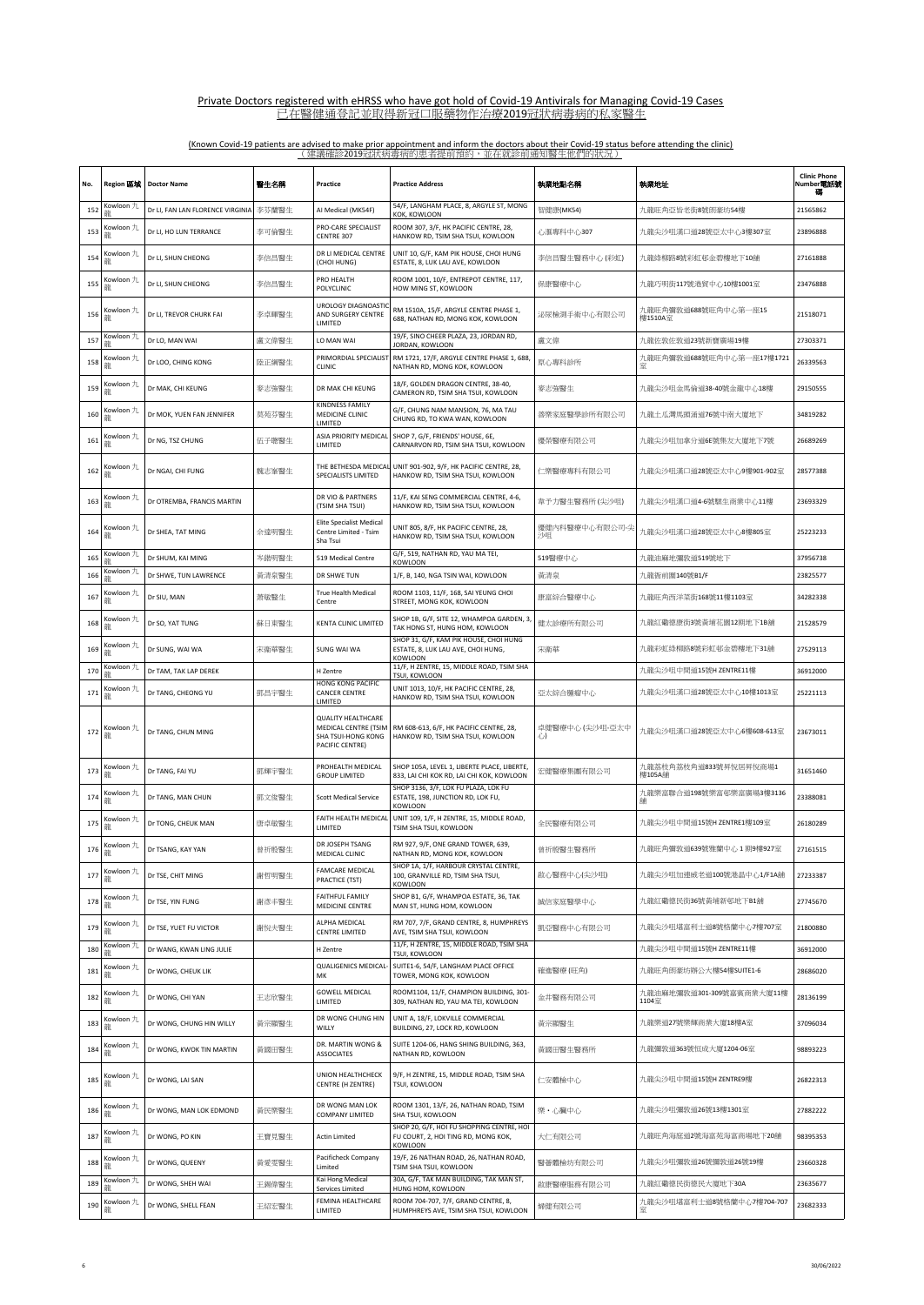| No. | Region 區域                            | <b>Doctor Name</b>              | 醫生名稱  | Practice                                                               | <b>Practice Address</b>                                                                                                                        | 執業地點名稱               | 執業地址                                        | <b>Clinic Phone</b><br>Number電話號 |
|-----|--------------------------------------|---------------------------------|-------|------------------------------------------------------------------------|------------------------------------------------------------------------------------------------------------------------------------------------|----------------------|---------------------------------------------|----------------------------------|
| 191 | Kowloon 九<br>龍                       | Dr WONG, SHOU PANG<br>ALEXANDER | 王壽鵬醫生 | DR WONG SHOU PANG                                                      | RM 1511-1512, 15/F, HANG SHING BUILDING,<br>363-373, NATHAN RD, KOWLOON                                                                        | 王壽鵬醫生                | 九龍彌敦道363-373號恒成大廈15樓1511-1512               | 27811036                         |
| 192 | Kowloon 九<br>蘼                       | Dr WONG, TIN YAU                | 黃天祐醫生 | ATLANTIS MEDICAL<br>CONSULTANT LIMITED                                 | RM 813, 8/F, H ZENTRE, 15, MIDDLE ROAD,<br>TSIM SHA TSUI, KOWLOON                                                                              | 佑泰醫療顧問有限公司           | 九龍尖沙咀中間道15號H ZENTRE8樓813室                   | 28133792                         |
| 193 | Kowloon 九<br>꼶                       | Dr WONG, WAI KWONG              | 黃偉光醫生 | DOCTOR WONG WAI<br>KWONG                                               | 20/F, 26, NATHAN ROAD, TSIM SHA TSUI,<br><b>KOWLOON</b>                                                                                        |                      | 九龍尖沙咀彌敦道26號20樓                              | 27211181                         |
| 194 | Kowloon 九<br>龍                       | Dr WONG, YAT CHING              | 黃一清醫生 | DR WONG YAT CHING                                                      | PODIUM FLOOR, MEI FOO SUN CHUEN STAGE<br>8, 118B, BROADWAY STREET, MEI FOO,<br><b>KOWLOON</b>                                                  | 黃一清醫生                | 九龍美孚百老匯街118B號美孚新邨八期平台                       | 27418322                         |
| 195 | Kowloon 九<br>龍                       | Dr WOO, WING KEUNG              | 胡永強醫生 | Asia Pacific Health<br><b>Specialist Consultancy</b><br>Limited        | ROOM 701-702, 7/F, HANG SENG<br>TSIMSHATSUI BUILDING, 18, CARNARVON RD,<br>TSIM SHA TSUI, KOWLOON                                              | 亞太專科醫療顧問有限公司         | 九龍尖沙咀加拿分道18號恒生尖沙咀大廈7<br>樓701-702室           | 27876138                         |
| 196 | Kowloon 九                            | Dr WU, PING YING, BRIAN         | 吳秉英醫生 | WeMed Limited                                                          | 12/F, 26, NATHAN ROAD, TSIM SHA TSUI,<br><b>KOWLOON</b>                                                                                        |                      | 九龍尖沙咀彌敦道26號十二樓                              | 34866188                         |
| 197 | Kowloon 九<br>瀧                       | Dr WU, WING KEUNG               | 胡永強醫生 | RAPHA MEDICAL<br><b>COMPANY LIMITED</b>                                | 19/F, HUMPHREY PLAZA, 4, HUMPHREYS AVE,<br>TSIM SHA TSUI, KOWLOON                                                                              | 拉法醫療有限公司             | 九龍尖沙咀堪富利士道4號堪富利廣場19樓                        | 27446318                         |
| 198 | Kowloon 九<br>龍                       | Dr YEUNG, EMMA YIK TSING        | 楊奕晴醫生 | <b>HEALTH BRICKS</b><br>MEDICAL                                        | SHOP 8, G/F, PRINCE RITZ, 448, PRINCE<br>EDWARD RD W, KOWLOON CITY, KOWLOON                                                                    | 偕行醫務                 | 九龍九龍城太子道西448號太子匯地下8號                        | 23742388                         |
| 199 | Kowloon 九<br>龍                       | Dr YEUNG, SING                  | 楊誠醫生  | DR. YEUNG SING CLINIC                                                  | RM 709, 7/F, ARGYLE CENTRE PHASE 1, 688,<br>NATHAN RD, MONG KOK, KOWLOON                                                                       | 楊誠醫生醫務所              | 九龍旺角彌敦道688號旺角中心第一座7樓709室                    | 23958188                         |
| 200 | Kowloon 九<br>蘼                       | Dr YIP, WAI MAN                 | 葉衛民醫生 | DR. YIP WAI MAN<br><b>GERIATRIC SPECIALIST</b><br>SERVICE CO., LIMITED | SHOP 83, PODIUM, MEI FOO SUN CHUEN<br>STAGE III, 49-55, BROADWAY, LAI CHI KOK,<br>KOWLOON                                                      | 葉衛民醫生老人科專科服務有<br>限公司 | 九龍荔枝角百老匯街49-55號美孚新邨第三期平<br>台83鋪             | 27613588                         |
| 201 | Kowloon 九<br>龍                       | Dr YUEN, SO FUN                 | 阮素芬醫生 | HUNGHOM MEDICAL<br>CENTRE                                              | SHOP 3, G/F, WHAMPOA ESTATE, 31, TAK<br>MAN ST, HUNG HOM, KOWLOON                                                                              | 紅磡醫務中心               | 九龍紅磡德民街31號黃埔新邨地下3號舖                         | 23339920                         |
| 202 | The New<br>Territories 新<br>界        | Dr CHAN, TAT, EDDIE             | 陳達醫生  | A.D.E.C. MEDICAL<br>ALLIANCE (TUEN MUN<br>PARKLANE SQUARE)             | ROOM 2312, 23/F, TUEN MUN PARKLANE<br>SQUARE, 2, TUEN HI RD, NEW TERRITORIES                                                                   | 全康醫務綜合中心(屯門柏麗廣<br>場) | 新界屯喜路2號屯門栢麗廣場23樓2312室                       | 24588222                         |
| 203 | The New<br>Territories 新<br>界        | Dr CHAN, TSZ KIN, ANTHONY       | 陳子建醫生 | TSZ KIN CLINIC                                                         | SHOP C2C & C3A, 1/F, KINGSWOOD RICHLY<br>PLAZA, KINGSWOOD VILLAS LOCWOOD<br>COURT, 1, TIN WU RD TIN SHUI WAI, TIN SHUI<br>WAI, NEW TERRITORIES |                      | 新界天水圍天水圍天湖路1號嘉湖山莊樂湖居嘉<br>湖新北江商場1樓C2C & C3A舖 | 26170508                         |
| 204 | The New<br><b>Territories</b> 新<br>界 | Dr CHANG, MING ON DENNIS        | 張明安醫生 | CENTRE(SHA TIN-LUNG<br>HANG ESTATE)                                    | TOWN HEALTH MEDICAL SHOP 105-106, L2, LUNG HANG SHOPPING<br>CENTRE, LUNG HANG ESTATE, SHA TIN, NEW<br><b>TERRITORIES</b>                       | 康健醫務中心(沙田-隆亨邨)       | 新界沙田隆亨邨隆亨商場105-106舖                         | 26026160                         |
| 205 | The New<br>Territories 新<br>界        | Dr CHENG, KA YAN CATHERINE      |       | Al Medical (GTiW)                                                      | SHOP 18, G/F, TAI WO CENTRE, 15, TAI PO TAI<br>WO RD, NEW TERRITORIES                                                                          | 智健康 (太和)             | 新界大埔太和路15號太和中心地下18舖                         | 21565816                         |
| 206 | The New<br>Territories 新<br>界        | Dr CHEONG, SHAO NEAN            | 鍾兆年醫生 | DR CHEONG SHAO<br><b>NEAN</b>                                          | RM 6005, SOUTH OFFICE, SUPER TERMINAL<br>ONE CHEK LAP KOK AIRPORT, LANTAU ISLAND,<br><b>NEW TERRITORIES</b>                                    | 鍾兆年醫生                | 新界大嶼山赤蠟角機場超級一號空運貨站辦公<br>室大樓南座6005室          | 27531322                         |
| 207 | The New<br>Territories 新<br>界        | Dr CHEUNG, SIU LUN              |       | Al Medical (Tsing Yi)                                                  | FL/RM 9, 1/F, TSING YI SHOPPING CENTRE,<br>TSING YI ESTATE, 10, FUNG SHUE WO RD TSING<br>YI, NEW TERRITORIES                                   | 智健康 (青衣)             | 新界青衣楓樹窩路10號青衣邨青衣商場1樓9號                      | 21565808                         |
| 208 | The New<br>Territories 新<br>界        | Dr CHEUNG, WAI LEUNG            | 張偉亮醫生 | DR CHEUNG WAI LEUNG<br>CLINIC                                          | G/F, 64, SAN TIN VILLAGE, TAI WAI, NEW<br><b>TERRITORIES</b>                                                                                   | 張偉亮醫生醫務所             | 新界大圍新田村64號地下                                | 26011876                         |
| 209 | The New<br>Territories 新<br>界        | Dr CHEUNG, WAN KIT              | 張允傑醫生 | DR CHEUNG WAN KIT                                                      | SHOP B36B, 1/F, KWAI CHUNG PLAZA, 7-11,<br>KWAI FOO RD KWAI CHUNG, KWAI CHUNG,<br><b>NEW TERRITORIES</b>                                       | 張允傑醫生                | 新界葵涌葵涌葵富路7-11號葵涌廣場一樓B36B                    | 26191300                         |
| 210 | The New<br>Territories 新<br>珼        | Dr CHONG, MAN YUK               | 莊文煜醫生 | <b>JP PARTNERS</b><br>MEDICAL(CL)                                      | SHOP 67A, CHI LOK FA YUEN, 18, TSING HOI<br>CIRCUIT, TUEN MUN, NEW TERRITORIES                                                                 | 莊柏醫療(置樂花園)           | 新界屯門青海圍18號置樂花園67A舖                          | 26183197                         |
| 211 | The New<br>Territories 第             | Dr CHOW, WAI MAN                | 周偉文醫生 | A.D.E.C. MEDICAL<br>ALLIANCE                                           | SHOP J1, G/F, 3, KWAI FONG TERRACE, 15,<br>KWAI YI RD KWAI CHUNG, NEW TERRITORIES                                                              | 全康醫務綜合中心             | 新界葵涌葵義路15號葵芳閣地下J1舖                          | 24268383                         |
| 212 | The New                              | Territories 新 Dr CHUNG, KA FAI  | 鍾家輝醫生 | Dr. CHUNG KA FAI                                                       | SHOP Q, G/F, CHAN KEE PLAZA, 42, CASTLE<br>PEAK RD SHAM TSENG SHAM TSENG, SHAM<br>TSENG, NEW TERRITORIES                                       |                      | 新界深井深井青山公路深井段42號陳記廣場地<br>下Q舗                | 24918373                         |
| 213 | The New<br>Territories 新<br>界        | Dr CHUNG, WING YEE              | 鍾穎宜醫生 | Dr Wong po Kin and<br>Associate                                        | SHOP 102, 1/F, JOYSMARK SHOPPING CENTRE,<br>MUN TUNG ESTATE, TUNG CHUNG, NEW<br><b>TERRITORIES</b>                                             | 王寶見醫務所               | 新界東涌滿東邨滿樂坊1樓102號鋪                           | 55888306                         |
| 214 | The New<br>Territories 新<br>界        | Dr FAN, WING CHI                | 范穎芝醫生 | <b>FAMCARE MEDICAL</b><br>PRACTICE LIMITED                             | SHOP 2089, LEVEL 2, TSEUNG KWAN O PLAZA,<br>1, TONG TAK ST TSEUNG KWAN O, TSEUNG<br>KWAN O, NEW TERRITORIES                                    | 啟心醫務有限公司             | 新界將軍澳將軍澳唐德街1號將軍澳廣場L2<br>樓2089舖              | 31840463                         |
| 215 | The New<br>Territories #<br>界        | Dr FOK, SIU WING DOMINIC        | 霍兆榮醫生 | Town Health Medical<br>Centre(Sha Tin-Hilton<br>Plaza L3)              | SHOP 1B, LEVEL 3, HILTON PLAZA, 3-9, SHA TIN<br>CENTRE ST, SHA TIN, NEW TERRITORIES                                                            | 康健醫務中心(沙田希爾頓L3)      | 新界沙田沙田正街3-9號希爾頓中心LEVEL 31B舗                 | 26953789                         |
| 216 | The New<br>Territories 新             | Dr HUI, KWUN SUE                | 許君恕醫生 | DR HUI KWUN SUE<br>WILSON                                              | SHOP A, G/F, BLK 11, CITY ONE SHATIN, SHA<br>TIN. NEW TERRITORIES<br>RM 201, 2/F, FAR EAST BANK BUILDING, 135-                                 |                      | 新界沙田沙田第一城11座地下A室                            | 25252825                         |
| 217 | The New<br>Territories 第             | Dr IP, KIT KUEN ANDREW          | 葉傑權醫生 | <b>HENG ON FAMILY</b><br>MEDICINE CENTRE LTD                           | 143, CASTLE PEAK RD TSUEN WAN, NEW<br><b>TERRITORIES</b>                                                                                       | 恆安家庭醫學中心有限公司         | 新界青山公路荃灣段135-143號遠東銀行大廈2<br>樓201室           | 24212565                         |
| 218 | The New<br>Territories 新<br>珼        | Dr KONG, CHI KEUNG              | 江志強醫生 | <b>Frontiers Medical</b><br>Limited                                    | SHOP 52D, LEVEL 3, SHA TIN CENTRE, 2-16,<br>WANG POK ST, NEW TERRITORIES                                                                       | 新天醫務有限公司             | 新界横壆街2-16號沙田中心L3樓52D鋪                       | 26027000                         |
| 219 | The New<br>Territories 第<br>吳        | Dr KONG, TAK KWAN               | 江德坤醫生 | PA COMPANY LIMITED                                                     | 27, A KUNG KOK ST, SHA TIN, NEW<br><b>TERRITORIES</b>                                                                                          | 耆智有限公司               | 新界沙田亞公角街27號                                 | 26366323                         |
| 220 | The New<br>Territories 新<br>界        | Dr KWAN, HO YIN PATRICK         | 關浩然醫生 | DR KWAN HO YIN                                                         | SHOP 4B, G/F, SUNNINGDALE GARDEN, 8, CHI<br>CHEONG RD SHEUNG SHUI, SHEUNG SHUI,<br><b>NEW TERRITORIES</b>                                      | 關浩然醫生                | 新界上水上水智昌路8號順欣花園地下4B舖                        | 26795511                         |
| 221 | The New<br>Territories 第<br>累        | Dr KWOK, CHUN YIP               | 郭駿業醫生 | KIN LAM MEDICAL<br><b>CENTRE</b>                                       | SHOP 8B, G/F, TIN ON HOUSE, 78-96, SHEK<br>YAM RD KWAI CHUNG, KWAI CHUNG, NEW<br><b>TERRITORIES</b>                                            | 健林醫務中心               | 新界葵涌葵涌石蔭路78號天安樓地下8B舖                        | 24800926                         |
| 222 | The New<br>Territories 新<br>界        | Dr LAM, CHIN FAI EDWIN          | 林展輝醫生 | DR LAM CHIN FAI<br>EDWIN                                               | SHOP 302, G/F, PHASE 3, GREENFIELD<br>GARDEN, 1, FUNG SHUE WO RD TSING YI,<br>TSING YI, NEW TERRITORIES                                        | 林展輝醫生醫務所             | 新界青衣青衣楓樹窩路1號翠怡商場3期地下2鋪                      | 24318180                         |
| 223 | The New<br>Territories 新             | Dr LAM, YIK TSZ                 | 林亦子醫生 | MEDIHEART                                                              | SHOP NOS 8-9, CHI LOK FA YUEN, 18, TSING<br>HOI CIRCUIT, NEW TERRITORIES                                                                       | 心醫館                  | 新界青海圍18號置樂花園8-9號舖                           | 24408081                         |
| 224 | The New<br>Territories 新             | Dr LAU, CYNTHIA SIU WAI         | 劉小瑋醫生 | A.D.E.C. MEDICAL<br>ALLIANCE                                           | SHOP J1, G/F, 3, KWAI FONG TERRACE, 15,<br>KWAI YI RD KWAI CHUNG, NEW TERRITORIES                                                              | 全康醫務綜合中心             | 新界葵涌葵義路15號葵芳閣地下J1舖                          | 24268383                         |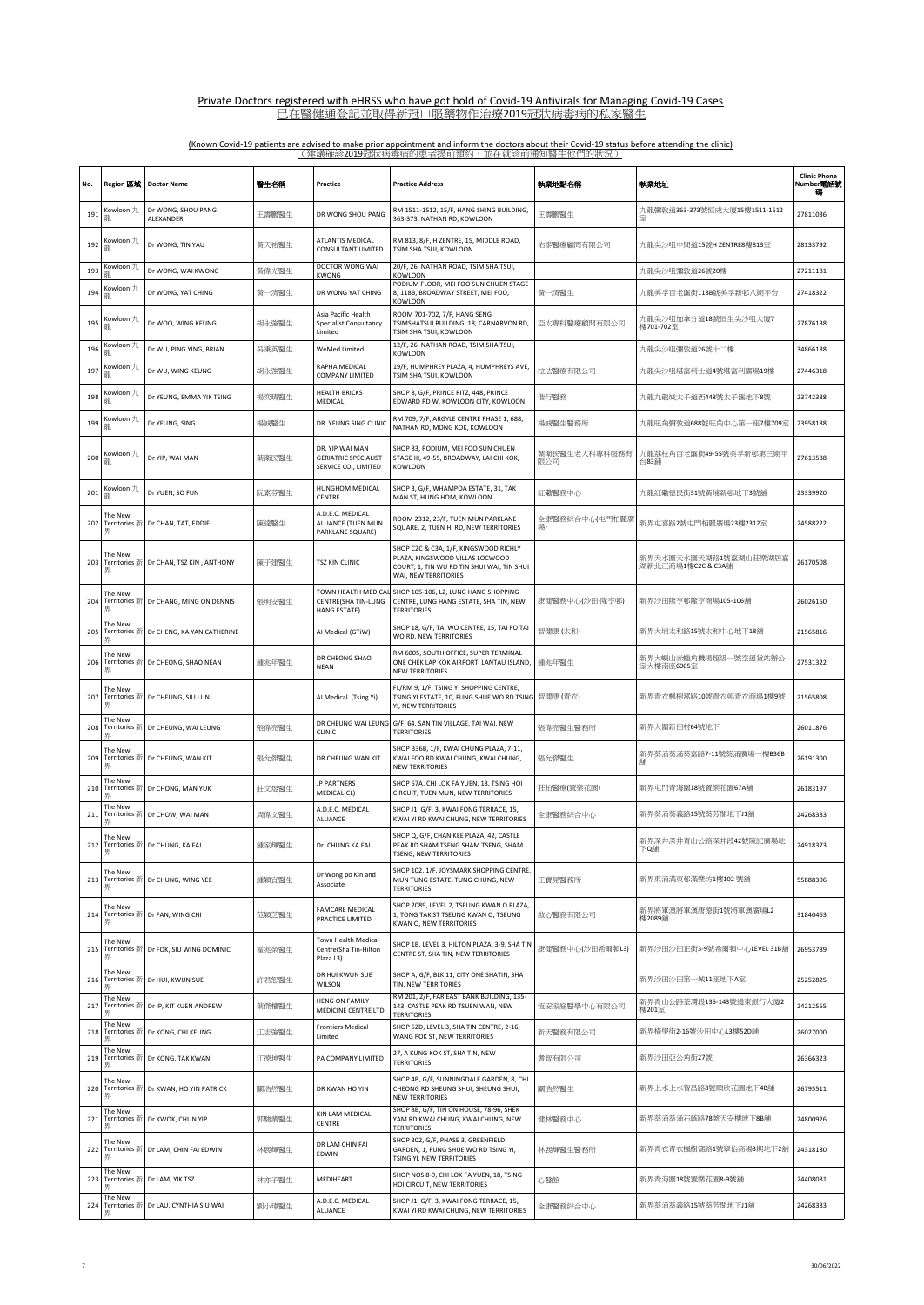| No. | Region 區域                                  | <b>Doctor Name</b>                       | 醫生名稱  | Practice                                                                                                | <b>Practice Address</b>                                                                                                            | 執業地點名稱                | 執業地址                                          | <b>Clinic Phone</b><br>Number電話號<br>磭 |
|-----|--------------------------------------------|------------------------------------------|-------|---------------------------------------------------------------------------------------------------------|------------------------------------------------------------------------------------------------------------------------------------|-----------------------|-----------------------------------------------|---------------------------------------|
| 225 | The New<br>Territories 新                   | Dr LAU, HON CHUNG                        | 劉漢忠醫生 | RIVIERA FAMILY<br>MEDICINE PRACTICE                                                                     | SHOP 123, PODIUM, RIVIERA GARDENS, 1-7, YI<br>HONG ST, TSUEN WAN, NEW TERRITORIES                                                  | 海濱家庭醫務中心              | 新界荃灣怡康街1-7號海濱花園平台123舖                         | 24192223                              |
| 226 | The New<br><b>Territories</b> 新            | Dr LEE, CHI HANG                         | 利知行醫生 | DR. C.H. LEE &<br><b>ASSOCIATES</b>                                                                     | ROOM 215-216, YUEN LONG CENTRE, 55, SAU<br>FU ST, YUEN LONG, NEW TERRITORIES                                                       | 利知行醫生醫務所              | 新界元朗壽富街55號元朗中心215-216室                        | 24791888                              |
| 227 | The New<br>累                               | Territories 新 Dr LEE, HUEN               | 李煊醫生  | Human Health (Tin Shui<br>Wai)                                                                          | SHOP NG18, G/F, T TOWN NORTH, TIN YUET<br>ESTATE, 33 & 39, TIN WAH RD TIN SHUI WAI,<br>TIN SHUI WAI, NEW TERRITORIES               | 盈健醫務中心(天水圍)           | 新界天水圍天水圍天華路33 & 39號天悅邨T<br>TOWN NORTH地下NG18號鋪 | 24450282                              |
| 228 | The New<br>Territories 新                   | Dr LEUNG, TIN MING                       | 梁天明醫生 | MJ MEDICAL CENTRE<br>LIMITED                                                                            | G/F, 106, PO HEUNG ST, NEW TERRITORIES                                                                                             | 健誼醫務所                 | 新界寶鄉街106號地下                                   | 26851118                              |
| 229 | The New<br>Territories 新                   | Dr LI, CHI HIM                           | 李志謙醫生 | DR LI CHI HIM                                                                                           | G/F, CARSON MANSION, 48, LO TAK COURT,<br>TSUEN WAN, NEW TERRITORIES                                                               |                       | 新界荃灣路德圍48號嘉新大樓地下                              | 24079292                              |
| 230 | The New<br>Territories 新                   | Dr LUK, HOI YEE                          | 陸凱儀醫生 | HOI YEE MEDICAL<br>SERVICES LIMITED                                                                     | 11B, G/F, FOOK ON BUILDING, 61, WAN TAU<br>ST, TAI PO, NEW TERRITORIES                                                             | 凱怡醫療服務有限公司            | 新界大埔運頭街61號福安樓地下11B室                           | 98891388                              |
| 231 | The New<br>界                               | Territories 新 Dr MA, LEUNG SANG          | 馬亮生醫生 | DR. MICHAEL LEUNG<br>SANG MA                                                                            | ROOM 326 & 328, CHOI PING HOUSE, CHOI<br>YUEN ESTATE, 8, CHOI YUEN RD SHEUNG SHUI,<br>SHEUNG SHUI, NEW TERRITORIES                 | 馬亮生醫生                 | 新界上水上水彩園路8號彩園邨彩屏樓326 & 328                    | 26395920                              |
| 232 | The New<br>界                               | Territories 新 Dr NG, KIM PONG KENNY      |       | AI Medical (Tsuen Wan)                                                                                  | SHOP B82, 1/F, SHOPPING ARCADE, TSUEN<br>FUNG CENTRE, 144-172, CASTLE PEAK RD<br>TSUEN WAN, TSUEN WAN, NEW TERRITORIES             | 智健康(荃灣)               | 新界荃灣青山公路荃灣段144-172號荃豐中心商<br>場1樓82B舗           | 21565832                              |
| 233 | The New<br>界                               | Territories 新 Dr NG, YIU MAN             | 吳耀文醫生 | DR Y M NG'S CLINIC                                                                                      | SHOP 3, 2/F, SHAN KING ESTATE COMMERCIAL<br>CENTRE, SHAN KING ESTATE, 1, MING KUM RD,<br>TUEN MUN, NEW TERRITORIES                 |                       | 新界屯門鳴琴路1號山景邨山景邨商塲2樓3舖                         | 24677288                              |
| 234 | The New<br>Territories 新                   | Dr NG, YIU MING                          | 吳耀明醫生 | Dr Ng Yiu Ming Clinic                                                                                   | SHOP F1, G/F, TAK TAI BUILDING, 8, TAK TAI<br>PATH KWAI CHUNG, TAI WO HAU, NEW<br><b>TERRITORIES</b>                               |                       | 新界大窩口葵涌德大徑8號德泰大廈地下F1舖                         | 24232669                              |
| 235 | The New<br><b>Territories</b> 新            | Dr NGAI, PAK WAI                         | 危百威醫生 | DR NGAI PAK WA                                                                                          | SHOP 103, G/F, K-POINT, 1, TUEN LUNG ST,<br>TUEN MUN, NEW TERRITORIES                                                              | 危百威                   | 新界屯門屯隆街1號錦薈坊地下103舖                            | 24517833                              |
| 236 | The New<br>Territories 新                   | Dr POON, SHIU HONG                       | 潘兆康醫生 | DR. POON SHIU HONG'S<br><b>CLINIC</b>                                                                   | SHOP 75, 1/F, FORTUNE PLAZA, 4, ON CHEE<br>RD, TAI PO, NEW TERRITORIES                                                             | 潘兆康醫生醫務所              | 新界大埔安慈路4號昌運中心1樓75舖                            | 26656655                              |
| 237 | The New<br>Territories 新<br>果              | Dr SHEK, KAI CHEUNG                      | 石啟璋醫生 | THE ZEN CLINIC LIMITED                                                                                  | SHOP 3005, OCEAN PRIDE, 100, TAI HO ROAD,<br>TSUEN WAN, NEW TERRITORIES                                                            | 仁本醫療有限公司              | 新界荃灣大河道100號海之戀3005號                           | 35431088                              |
| 238 | The New<br>Territories 新 Dr SHEN, TAI<br>界 |                                          | 沈泰醫生  | HEALTHCARE MEDICAL<br>CENTRE                                                                            | SHOP G3, G/F, PRIME VIEW GARDEN<br>COMMERCIAL ARCADE, PRIME VIEW GARDEN,<br>2, KING FUNG PATH, TUEN MUN, NEW<br><b>TERRITORIES</b> | 健怡醫務中心                | 新界屯門景峰徑2號景峰花園景峰花園商場地下<br>G3颔                  | 21469977                              |
| 239 | The New                                    | Territories 新 Dr SHUM, CHUN YIN          | 岑俊彥醫生 | <b>Hyper Health Holdings</b><br>Limited                                                                 | SHOP B80, 1/F, GOODRICH GARDEN SHOPPING<br>ARCADE, GOODRICH GARDEN, 9, LEUNG TAK<br>ST, TUEN MUN, NEW TERRITORIES                  | 凱柏醫療集團有限公司            | 新界屯門良徳街9號盈豐園盈豐商場一樓B80舖                        | 35902238                              |
| 240 | The New<br>累                               | Territories 新 Dr SIT, SIN FAN CYNTHIA    | 薜倩芬醫生 | - FL                                                                                                    | DR SIT MEDICAL CENTRE SHOP 65, G/F, FLORA PLAZA, 88, PAK WO RD<br>FANLING, FANLING, NEW TERRITORIES                                | 杏林薈醫務中心 - 粉嶺          | 新界粉嶺粉嶺百和路88號花都廣場地下65舖                         | 26822144                              |
| 241 | The New<br>界                               | Territories 新 Dr SIU, KA HIN             | 邵嘉騫醫生 | HYPER HEALTH MEDICA<br>CENTER SAM SHING<br>HANFORD                                                      | SHOP 205, 2/F, HANFORD PLAZA, SAM SHING,<br>TUEN MUN, NEW TERRITORIES                                                              | 凱柏醫務中心(三聖恆福)          | 新界屯門333號三聖恒福商場2樓205舖                          | 24411778                              |
| 242 | The New<br>Territories 新                   | Dr SIU, MAN                              | 萧敏醫生  | True Health Medical<br>Centre                                                                           | ROOM 904, 9/F, SPOT, 48, LUNG SUM AVE<br>SHEUNG SHUI, NEW TERRITORIES                                                              | 康富綜合醫療中心              | 新界上水龍琛路48號上水匯9樓904室                           | 34282328                              |
| 243 | The New<br>界                               | Territories 新 Dr SZE, NGAI LAM KATHERINE | 施毅林醫生 | <b>FAMILY MEDICAL</b><br>CENTRE-CHRISTIAN<br>HEALTH ALLIANCE                                            | G/F, 33, PO YICK ST, TAI PO, NEW TERRITORIES                                                                                       | 家庭醫療中心-基督教健康同盟        | 新界大埔普益街33號地下                                  | 25289111                              |
| 244 | The New<br>Territories 新<br>煛              | Dr TANG, KING WUN RICKY                  | 鄧景垣醫生 | PRIMECARE MEDICAL<br>CENTRE                                                                             | SHOP 1G, G/F, GREENLAND GARDEN, 15, SHEK<br>PAI TAU RD, TUEN MUN, NEW TERRITORIES                                                  | 栢基醫務中心                | 新界屯門石排頭路15號翠林花園地下1G號舖                         | 24653786                              |
| 245 | The New                                    | Territories 新 Dr TSANG, HOI HAM          | 曾海涵醫生 | Shek Mun Medical<br>Centre                                                                              | SHOP NO. P05, SHEK MUN SHOPPING CENTRE<br>SHEK MUN ESTATE, SHA TIN, NEW<br><b>TERRITORIES</b>                                      | 碩門醫務中心                | 新界沙田碩門邨碩門商場P05舖                               | 28659001                              |
| 246 | The New<br>界                               | Territories # Dr TSF. IVAN CHEONG YAU    | 謝昌佑醫生 | KINETICS RADIO-<br><b>DIAGNOSTIC CENTRE</b><br><b>I IMITED TRADING AS</b><br>KINETICS MEDICAL<br>CENTER | SHOP 55, G/F, TSING YI SQUARE, TSING YI<br>GARDEN, 7-19, TSING LUK ST TSING YI, TSING<br>YI, NEW TERRITORIES                       | 毅力放射診斷中心有限公司          | 新界青衣青衣青綠街7-19號青怡花園青怡廣場<br>地下55舖               | 24349816                              |
| 247 | The New                                    | Territories 新 Dr TSE, YIN FUNG           | 謝彥丰醫生 | THE ZEN CLINIC LIMITED                                                                                  | SHOP 3005, OCEAN PRIDE, 100, TAI HO ROAD,<br>TSUEN WAN, NEW TERRITORIES                                                            | 仁本醫療有限公司              | 新界荃灣大河道100號海之戀3005號                           | 35431088                              |
| 248 | The New<br>Territories 新                   | Dr WANG, XIAO                            | 王瀟醫生  | My Family Medical Co                                                                                    | SHOP 9A, 1/F, THE VISIONARY, 1, YING HONG<br>STREET, TUNG CHUNG, NEW TERRITORIES                                                   | 非凡醫療中心                | 新界東涌迎康街1號昇薈1樓9A舖                              | 25588280                              |
| 249 | The New<br>界                               | Territories 新 Dr WONG, CHI HO            | 黃志浩醫生 | HEALTHCARE MEDICAL<br>CENTRE                                                                            | SHOP 77, 1/F, RICHLAND GARDEN SHOPPING<br>ARCADE, RICHLAND GARDEN, 138, WU CHUI<br>RD, TUEN MUN, NEW TERRITORIES                   | 健怡醫療中心                | 新界屯門湖翠路138號啟豐園啟豐商場一樓77舖                       | 24511112                              |
| 250 | The New<br>界                               | Territories 新 Dr WONG, SIU SHAN SIMON    | 黃小山醫生 | DR SIMON S S WONG<br>MEDICAL OFFICE                                                                     | SHOP 17, G/F, KAI HEI LAND BUILDING, 385,<br>CASTLE PEAK RD CASTLE PEAK BAY, TUEN<br>MUN. NEW TERRITORIES                          | 黃莊家庭醫務中心              | 新界屯門青山公路青山灣段385號嘉喜利大廈地<br>下17舖                | 24506622                              |
| 251 | The New<br>Territories 新                   | Dr WONG, TZE WING                        | 黃子榮醫生 | TH MEDICAL CENTRE                                                                                       | SHOP 2, G/F, TREASURE GARDEN, 1, ON CHEE<br>RD, TAI PO, NEW TERRITORIES                                                            | 子行醫務中心                | 新界大埔安慈路1號海寶花園地下2舖                             | 36192411                              |
| 252 | The New<br><b>Territories</b> 新            | Dr WONG, WAI BIU, RAYMOND                | 黃偉彪醫生 | DR WONG WAI BIU'S<br>CLINIC                                                                             | SHOP 20, G/F, A&B, SUNSHINE CITY, ON SHING<br>ST MA ON SHAN, MA ON SHAN, NEW<br><b>TERRITORIES</b>                                 | 黃偉彪醫生醫務所              | 新界馬鞍山馬鞍山鞍誠街新港城A&B地下20舖                        | 26430399                              |
| 253 | The New<br>累                               | Territories 新 Dr WU, DAO QUAN            | 吳道權醫生 | DR. WU DAO QUAN                                                                                         | SHOP 11, SHOPPING BLOCK, LAI YIU ESTATE,<br>KWAI CHUNG, NEW TERRITORIES                                                            | 吳道權醫生                 | 新界葵涌麗瑤邨麗瑤商場11號舖                               | 29592930                              |
| 254 | The New<br>Territories 新 Dr WU, WAI<br>界   |                                          | 胡暐醫生  | A.D.E.C. MEDICAL<br>ALLIANCE (TUEN MUN<br>PARKLANE SQUARE)                                              | ROOM 2312, 23/F, TUEN MUN PARKLANE<br>SQUARE, 2, TUEN HI RD, NEW TERRITORIES                                                       | 全康醫務綜合中心(屯門柏麗廣<br>場)  | 新界屯喜路2號屯門栢麗廣場23樓2312室                         | 24588222                              |
| 255 | The New<br>界                               | Territories 新 Dr YAU, WING HIM           |       | <b>QUALITY HEALTHCARE</b><br>MEDICAL CENTRE<br>(DISCOVERY BAY-<br>DISCOVERY BAY PLAZA)                  | SHOP 108, BLK B, DISCOVERY BAY PLAZA,<br>DISCOVERY BAY, NEW TERRITORIES                                                            | 卓健醫療中心 (愉景灣-愉景廣<br>場) | 新界愉景灣愉景灣愉景廣場B座108舖                            | 29875633                              |
| 256 | The New<br>男                               | Territories 新 Dr YEUNG, CHIU FAT, HENRY  | 楊超發醫生 | DR. YEUNG CHIU FAT<br>HENRY'S CLINIC                                                                    | RM 8, G/F, HONG WO HOUSE, CHEUNG HONG<br>ESTATE, 12, CHING HONG RD TSING YI, NEW<br><b>TERRITORIES</b>                             | 楊超發                   | 新界青衣青康路12號長康邨康和樓地下8號                          | 24956268                              |